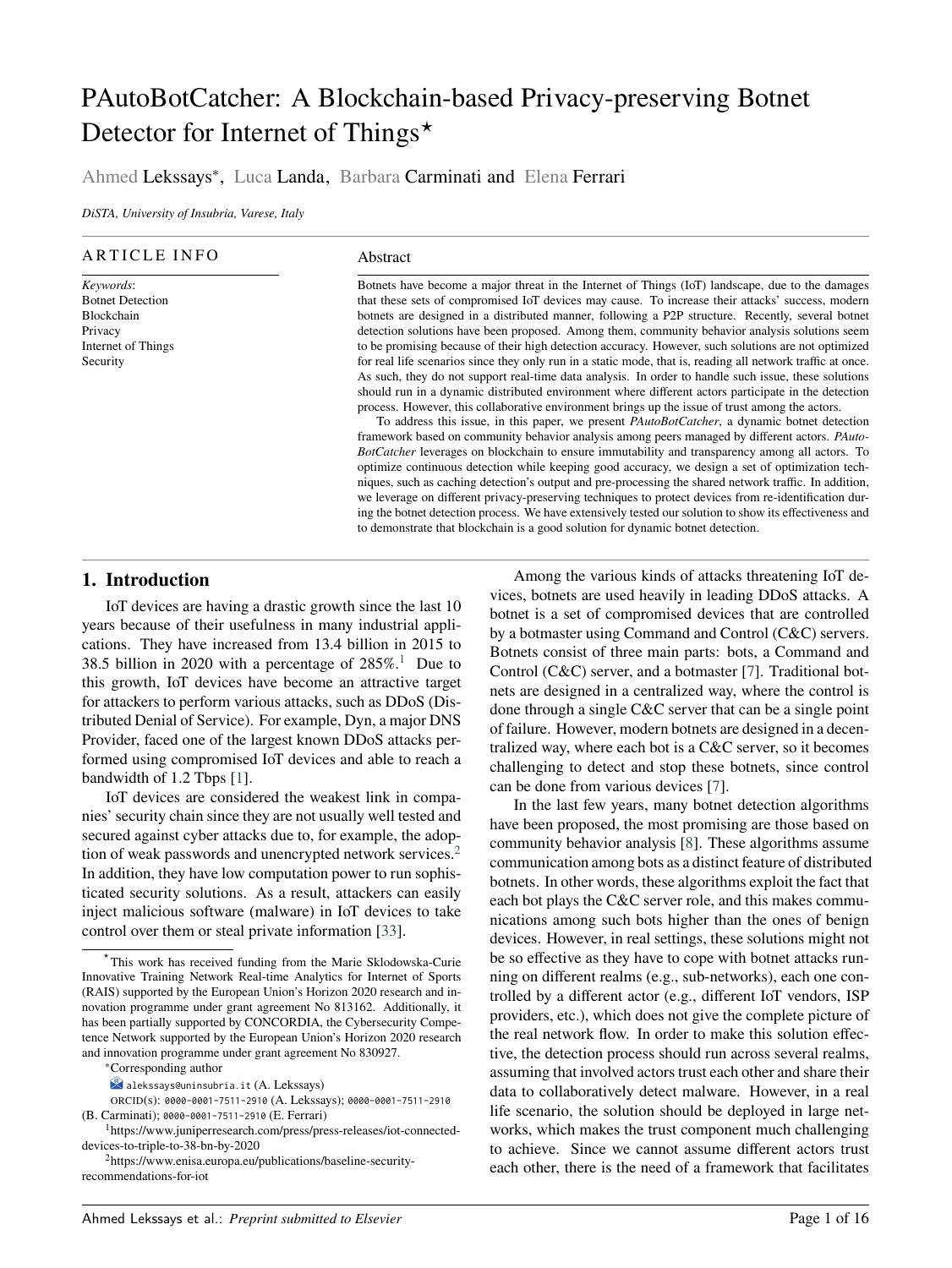the process of sharing malware detection related data.

AutoBotCatcher has been proposed as a preliminary solution to cope with trust issue in data sharing for malware detection [32]. It leverages on the PeerHunter community detection algorithm [47] and exploits a permissioned blockchain to dynamically and collaboratively detect botnets. In AutoBotCatcher, gateways monitor their sub-networks and collect the network flows locally. Then, they locally convert network flows into a PeerHunter-supported format and send them to the blockchain. Using the network flows, blockchain peers construct a communication graph via smart contract execution. Then, this graph is used to detect communities and thus botnets. To ensure the correct execution of the detection, AutoBotCatcher detection process leverages on smart contracts whose execution has to be validated via blockchain distributed consensus, in particular via Practical Byzantine fault tolerance (PBFT) consensus algorithm.

The work presented in [32] illustrates only the theoretical design of AutoBotCatcher. Deploying it in a real life environment comes with various challenges. First, botnet detection in IoT environments is particularly challenging because detection process needs to be fast and accurate, but IoT devices have limited resources. There is, therefore, the need to optimize the botnet detection algorithm to run dynamically in an incremental manner. Second, in AutoBotCatcher, devices' IP addresses are shared in a plain-text source-destination format in the blockchain. However, since blockchain is transparent, the sharing of this information might represent a violation of the privacy of devices' owners. Indeed, the detection process relies on constructing a graph from the source-destination entries. This graph might reveal the structure of gateways' sub-networks including their devices and links they make with other devices. Thus, there is the need of complementing AutoBotCatcher with a privacy-preserving layer able to avoid devices' re-identification by, at the same time, supporting a good accuracy and fast botnet detection.

In order to face the above-mentioned challenges, in this paper, we introduce *PAutoBotCatcher* which is a blockchainbased privacy-preserving IoT botnet detection solution. We leverage on blockchain to ensure a correct execution of the detection process without assuming trust among the different involved actors (e.g. IoT devices' vendors, internet service providers). Each actor is represented by an equal number of peers that run the detection process individually and agree on the final output in order to take the necessary actions after detection, like cutting off the infected devices from the network (see Section [3\)](#page-5-0). To optimize AutoBotCatcher, we have introduced a technique to incrementally cache the updates of AutoBotCatcher's detection results in order to improve the running time while maintaining the detection's accuracy (see Section [5\)](#page-8-0). Moreover, *PAutoBotCatcher* adopts a set of privacy preserving strategies, like graph anonymization and IP address randomization, to avoid the re-identification of IoT devices during the botnet detection process.

**Contributions.** The main contributions of this paper can be, therefore, summarized as follows:

- optimizing and modifying the community botnet detection algorithm used by AutoBotCatcher (aka Peer-Hunter) to run dynamically in an incremental manner;
- designing a privacy-preserving layer that can support dynamic graph construction for botnet detection;
- implementing the first privacy-preserving blockchainbased botnet detector for IoT;
- running extensive tests on PAutoBotCatcher by simulating a real life situation to demonstrate that blockchain is a feasible solution for real-time botnet detection.

**Outline.** The remaining of this paper is organized as follows. Section [2](#page-3-0) gives an overview of the main concepts behind AutoBotCatcher [32], like PeerHunter algorithm, bloc-kchain, and Hyperledger Fabric<sup>[3](#page-3-0)</sup> blockchain framework. After that, Section [3](#page-5-0) presents AutoBotCatcher building blocks. The privacy-preserving layer is illustrated in Section [4,](#page-6-0) whereas Section [5](#page-8-0) presents the implementation details of PAuto-BotCatcher. Then, security and privacy issues are discussed in Section [6.](#page-10-0) Section [7](#page-12-0) discusses the results of our extensive tests, whereas Section [8](#page-13-0) introduces related work. Finally, Section [9](#page-15-0) concludes the paper and discusses future work.

### **2. Background**

In this section, we provide preliminary information on the PeerHunter algorithm, blockchain, and Hyperledger Fabric, whereas Table [1](#page-4-0) reports the main symbols used in the paper.

#### **2.1. PeerHunter**

PeerHunter [47] is a community behavior analysis approach capable of detecting botnets that communicate in a peer-to-peer manner. It has been demonstrated to be accurate in detecting bots of unknown types without the need of a knowledge base.

PeerHunter uses mutual contacts as the main feature to cluster bots into communities. Since P2P botnets communicate with each other, there is a higher probability to share a mutual contact compared to P2P legitimate hosts [42].

In PeerHunter, a mutual contacts graph is an undirected weighted graph  $MCG = (V, E)$ , where *V* is a set of vertices representing hosts and  $E \subseteq V \times V$  is a set of edges, where  $(u, v, w) \in E$  means that vertex *u* and vertex *v* share *w* mutual contacts.

Figure [1](#page-4-0) shows an example of MCG for six nodes, where the edge between each pair of nodes denotes the number of their mutual contacts. For instance, node 2 and 4 share two contacts. In PeerHunter, mutual contacts graphs are represented as a 2D weighted adjacency matrix, referred to as *Mutual Contacts Matrix (MCM)*, where  $MCM_{\mu,\nu}$  denotes the number of mutual contacts between *u* and *v*.

In its original formulation [47], PeerHunter has been designed as a static algorithm able to process a single dataset of

<sup>3</sup>https://www.hyperledger.org/projects/fabric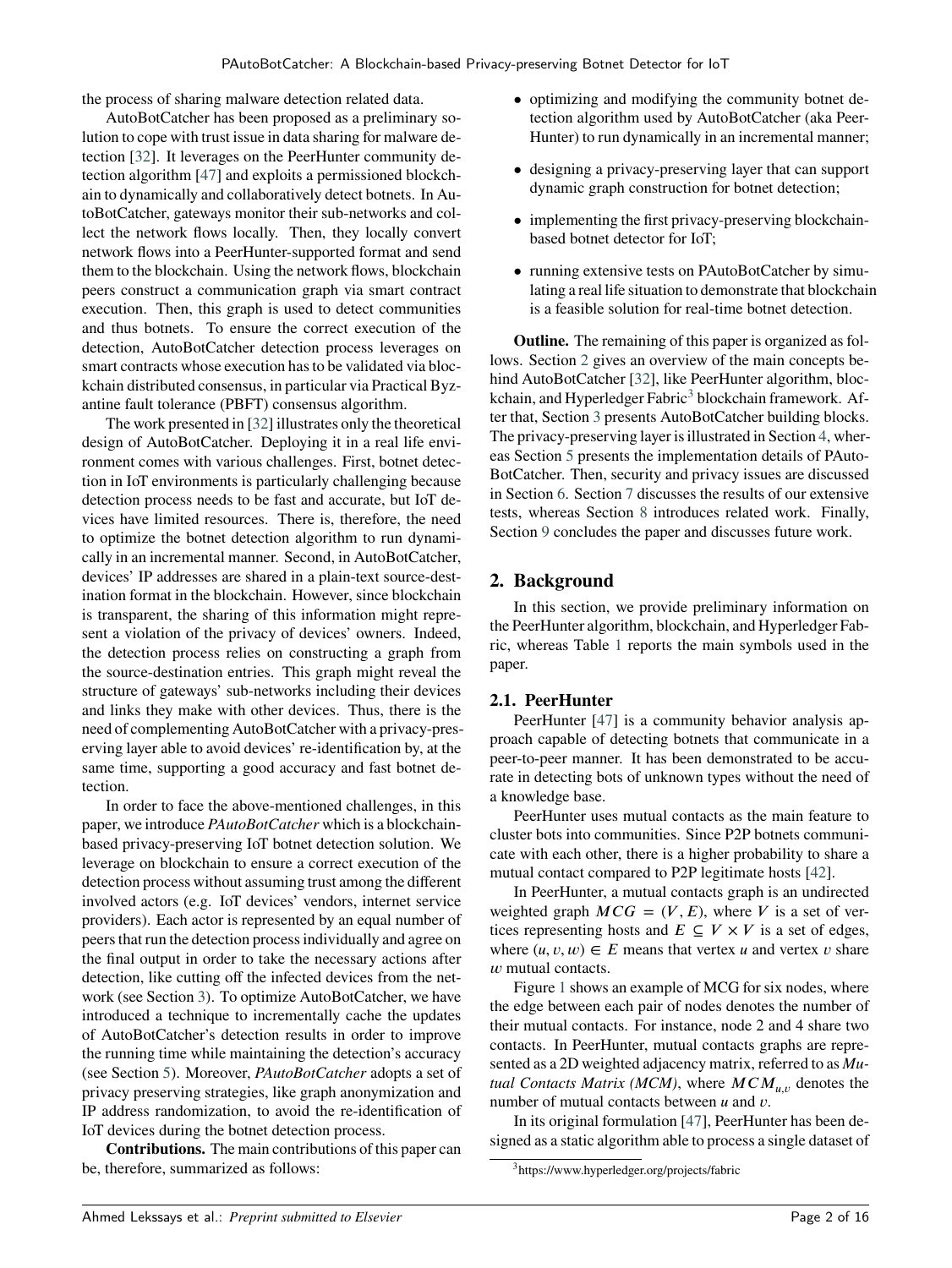<span id="page-2-0"></span>Table 1 Table of symbols

| Symbol                           | <b>Description</b>                                     |  |  |
|----------------------------------|--------------------------------------------------------|--|--|
|                                  | A detection round                                      |  |  |
| Δ                                | Duration of a detection round                          |  |  |
| $\Delta_{\scriptscriptstyle{t}}$ | Starting timestamp of a round                          |  |  |
| <b>MCG</b>                       | Mutual contacts graph                                  |  |  |
| <b>MCM</b>                       | Mutual contacts matrix                                 |  |  |
| <b>MCR</b>                       | Mutual contacts ratio                                  |  |  |
| DD                               | Diversity density                                      |  |  |
| <b>AVGDDR</b>                    | Average diversity density ratio                        |  |  |
| <b>AVGMCR</b>                    | Average mutual contacts ratio                          |  |  |
| NΤ                               | Network flows transaction                              |  |  |
| $\alpha$                         | Network flows threshold in a round                     |  |  |
| $MCG_{\Delta}$                   | Mutual contacts graph at round starting at $\Delta$ ,  |  |  |
| $\overline{MCM}_{\Delta_t}$      | Mutual contacts matrix at round starting at $\Delta$ , |  |  |
| $\overline{M}CM_{u,v}$           | Mutual contacts between nodes $u$ and $v$              |  |  |

Figure 1: An example of Mutual Contacts Graph.

network flows at once. It exploits two numerical parameters to decide if a host belongs to a botnet or not. The first metric is the average of the diversity density computed for all hosts in network (*AVGDDR*). Given a node *u*, its diversity density  $(DD)$  is the number of distinct 16-bit IP prefixes in  $u$ 's network flows' destination IP addresses. The second metric is the mutual contacts ratio (*MCR*) between a pair of hosts. Given two nodes, *MCR* is the number of mutual contacts between them, divided by the number of total distinct contacts that they have. PeerHunter considers the average of the mutual contacts ratio *AVGMCR*, that is, the average of *MCR* of all hosts. The thresholds for *AVGDDR* and *AVGMCR* are pre-defined at the deployment of the system, so when a host exceeds them, it is labeled as a bot.

#### **2.2. Blockchain**

Blockchain is a distributed ledger, maintained by a peerto-peer network, that stores transactions modeling the results of interactions between peers [39]. Transactions are stored into a structure formed as a chained set of blocks, aka the blockchain. Not all the transactions submitted by peers are added to the blockchain, but only those that are considered valid according to the reference domain. Rules that need to be checked to assess the validity of a transaction are encoded into smart contracts, which are autonomously-executed pro-

#### grams.

Blockchain is designed based on the assumption that there is no universal trust among all participants [45]. It relies on the concept of distributed consensus, so a block (i.e., transactions contained in the block) is considered valid if the majority of the peers agree on its validity. This step is referred to as reaching consensus. Blockchain has different consensus protocols (e.g., Proof of Work (PoW), Proof of Stake (PoS), Byzantine Fault Tolerant (BFT) variants) [10].

In our paper, we will focus on Practical Byzantine Fault Tolerant (PBFT) consensus which is a variant of BFT, that operates even in the presence of some malicious nodes participating in the consensus process. It is based on the leaderfollower paradigm so that a leader can sequentially order transactions to be processed by the nodes participating in consensus. So, they will validate all transactions in the same order. The leader is elected among nodes participating in the network (aka orderers), thus the "leader" role is not permanent (see Section [2.3](#page-4-0) for more details). It is worth mentioning that PBFT is designed to properly operate if malicious nodes are strictly less than  $\frac{1}{3}$  of total nodes.

The properties of blockchain being a distributed ledger makes the blockchain immutable, so it is a tamper-resistant technology. All the participating members in the blockchain have a copy of the ledger, so if a malicious actor wants to tamper with the blocks that were already validated, it needs to modify all the versions stored at the level of any member, which is impossible unless the malicious actor compromises a certain number of the participating members, which depends on the adopted consensus algorithm.

There are two types of blockchains: public and permissioned blockchains. Public blockchains are accessible by everyone and any peer can read and write to the blockchain. In other words, all the peers can participate in the consensus process. For permissioned blockchains, only selected and predefined peers can participate in consensus. So, only the predefined peers can write to the blockchain and access the shared data [22].

In PAutoBotCatcher, we exploit a permissioned PBFT blockchain. We adopt it because we want limited membership. So, only selected organizations (e.g. IoT vendors, internet service providers, etc.) can join the network.

# **2.3. Hyperledger Fabric**

We adopt Hyperledger Fabric as our permissioned blockchain framework. It represents a valuable choice to develop PAutoBotCatcher, as it is a performant and flexible blockchain framework. The main aspect that makes this framework a good choice is its scalability [22]. Hyperledger Fabric processes up to 3,000 transactions per second (tps) that can be scaled up to 20,000 tps with some pluggable modules [9]. In addition, Hyperledger Fabric supports different languages to implement smart contracts, such as Java, Golang, and JavaScript.

In what follows, we briefly describe the key concepts of this blockchain framework. We refer the interested readers to [12] for more details.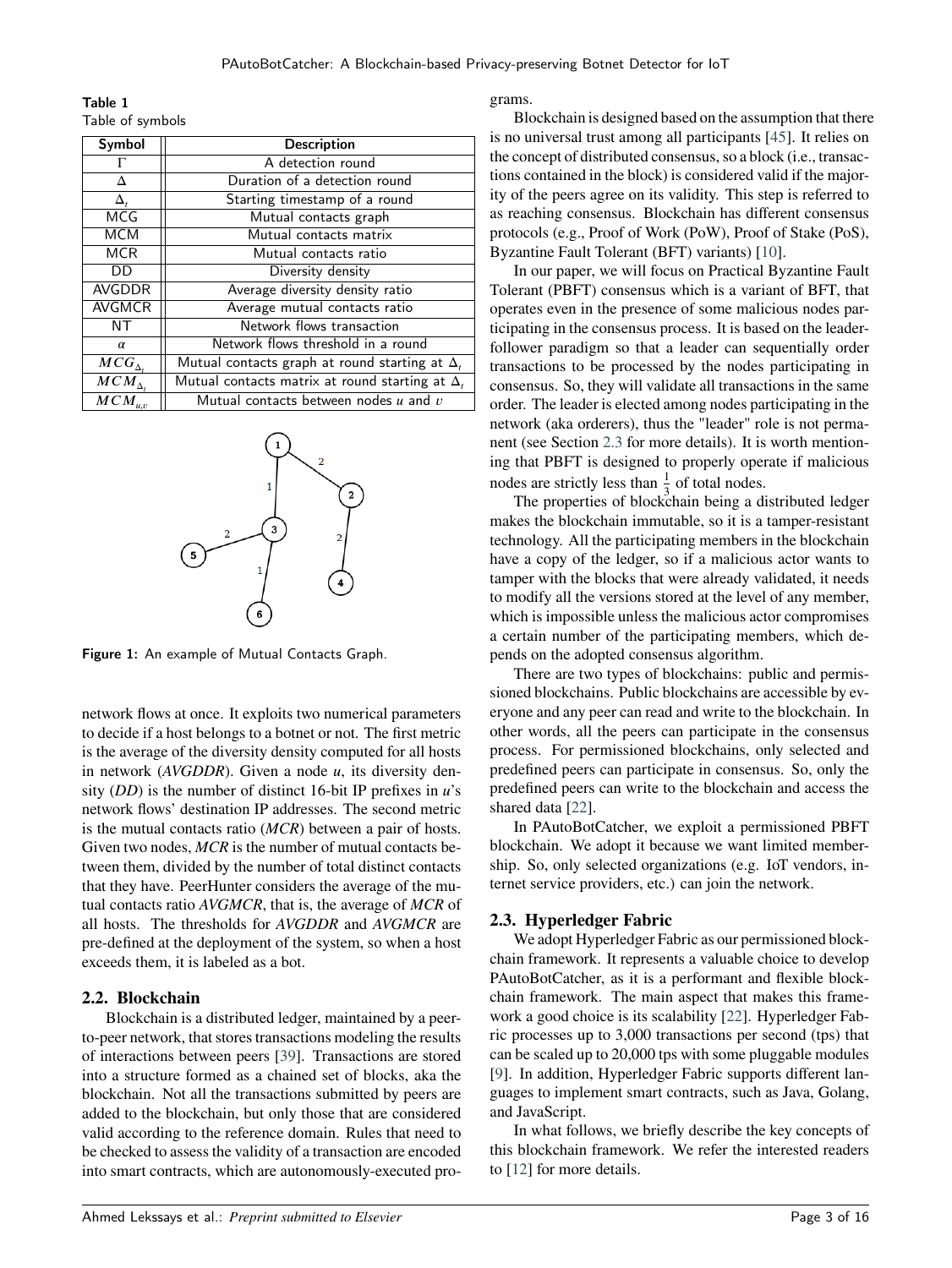<span id="page-3-0"></span>**Peers.** Peers are the network's members that can interact with the blockchain. All nodes can submit and read transactions. In addition, some nodes can also run smart contracts and participate in consensus.

**Organizations.** Organizations are entities that take part to the network.

**World State.** A world state or ledger state is a key-value database, where various entries (i.e., transactions' numbers in the transaction pool, transactions' statuses, current block, etc...) are saved.

**Orderers.** These are a subset of peers that aim to keep the ledger state consistent across the network. Orderers are responsible for ordering all transactions. They do not participate neither in the execution nor in the validation of transactions.

**Endorsement policies.** Each smart contract (chaincode in Hyperledger Fabric) has to be run by all peers that participate in consensus. Each chaincode might have its own endorsement policy stating how many peers have to execute it. For instance, a chaincode A might have an endorsement policy that states that only two peers must agree on the chaincode's output. On the other hand, there might be a chaincode B that requires all the peers to agree on its output (i.e., the default endorsement policy in Hyperledger Fabric).

#### **3. AutoBotCatcher**

AutoBotCatcher exploits a PBFT permissioned blockchain to dynamically and collaboratively detect botnets, based on PeerHunter community detection algorithm. AutoBot-Catcher is meant to be deployed in environments where IoT networks consist of devices and gateways. In particular, devices could be independent IoT devices accessing internet (i.e., devices with cellular capabilities), or IoT devices behind NATs (Network Address Translation) connected to a gateway. In case of independent devices, they have their own unique IP address. In contrast, for devices behind NATs, the uniqueness of the IP address depends on the implementation of the NAT. Two main cases are possible: i) all devices in the sub-network of a router/gateway share the same prefix of the gateway's public IP address, but they differ in the suffix; or ii) all devices in the sub-network have the same IP address but each device is mapped to a specific port.

In AutoBotCatcher, gateways serve as interfaces between IoT devices from one side and blockchain and the internet from another side. They monitor the network flows in their sub-networks, store them locally, and use them to create a transaction, referred to as Network Transaction. These are, then, submitted to the blockchain for the validation.

In addition, the system includes particular peers, called *block generators*. These nodes run the botnet detection mechanism and participate in the coordination process to vote on the validity of the detection output. We assume that block generators peers are provided only by involved organizations (e.g., IoT vendors, ISPs, etc.) in equal shares.

AutoBotCatcher workflow is shown in Figure [2.](#page-5-0) The processes executed by block generators are represented as



Figure 2: AutoBotCatcher workflow

purple boxes which also denote the steps of the botnet detection algorithm. The cyan box represents the process executed by gateways, whereas the orange box represents a process that is executed by either gateways or block generators. The details of each step are discussed in what follows.

**Network flows pre-processing.** This process is performed by gateways that constantly monitor and sniff network traffic in their sub-networks. Gateways keep track of IP addresses in *whitelists* and *blacklists*.

A blacklist contains the IP addresses of IoT devices that were identified as bots. In contrast, whitelists contain IP addresses of legitimate IoT devices. If a host was not detected as a bot in the previous execution but it is detected as bot in the current execution, it is automatically removed from the *whitelist* and moved into *blacklist*.

**Definition 1.** *Network Flow Traffic. ([32]) Network flow traffic is modelled as a tuple:*  $N$ *etworkFlow* =  $\langle ip_{src}, ip_{dst},$ *proto*), where  $ip_{src}$  and  $ip_{dst}$  are the source and destina*tion IP address of the sender and receiver IoT device, respectively, and proto is the adopted protocol, with proto* ∈  ${tcp, udp}.$ <sup>[4](#page-5-0)</sup>

Gateways create network flows transactions (NTs), formally defined as follows.

**Definition 2.** *Network Flows Transaction. ([32]) A network flows transaction is defined as:*  $NT = \{Device_{adv},$ *NetworkFlow, Pool<sub>adr</sub>, T), where Device<sub>adr</sub> is the unique public key of the gateway that sent the transaction, Pool*<sub>*adr</sub>*</sub> *is the public key of the transaction pool, whereas*  $T$  *is the timestamp when the transaction was submitted.*

Gateways are connected to a transaction pool, which is a space where transactions are stored before being validated by the network and finally added to the blockchain.

**Blockchain operations.** This step, shown in orange in Figure [2,](#page-5-0) is an incremental process executed in rounds at fixed time intervals. The process is executed by block generators that generate blocks of network flows transactions, NTs, received in the current round. To avoid flooding the system with too many blocks, we define a threshold  $\alpha$  as the

<sup>4</sup>The considered protocols are *Transmission Control Protocol* (TCP) and *User Datagram Protocol* (UDP).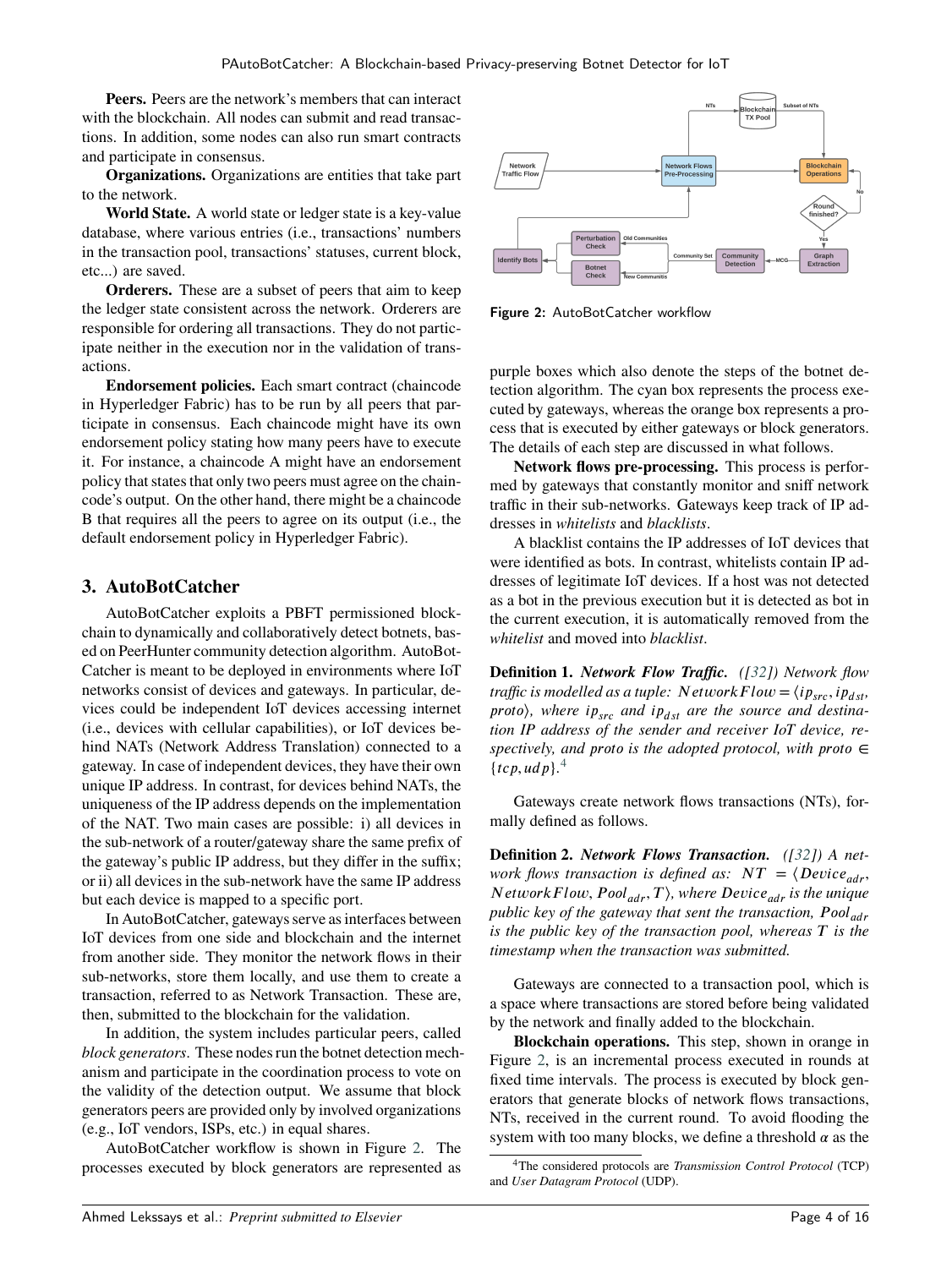<span id="page-4-0"></span>maximum number of NTs processed in a round. In order to generate blocks in a round ΓΔ*<sup>𝑡</sup>* , a block generator is selected based on an election process.

The selected block generator takes a subset of NTs from the transactions pool containing all NTs generated during the last round, and not exceeding the  $\alpha$  threshold, and forms a block. The block includes a *block header*, containing keyvalue pairs denoting the block number, and hashes of current and previous block. In addition, it contains *blockdata*, representing the submitted network flows transactions, and *block metadata*, containing the certificate and signature of the block creator, used to verify the block by network nodes. Then, it broadcasts the block to all the other block generators.

Since AutoBotCatcher exploits a PBFT blockchain, the selected block generator shall get the approval of at least  $\frac{2}{3}$ of the total number of block generators to consider the block as valid.

To initiate the detection process and trigger the corresponding chaincode, gateways submit *detection transactions*. In particular, to avoid that two or more gateways submit detection transactions in the same time frame, AutoBotCatcher randomly selects the gateway that has to submit the detection transaction in a specific time frame.

**Definition 3.** *Detection Transaction. ([32]) A detection transaction is defined as a tuple:*  $DT = \langle Device_{adr}, T_{start}, T_{end},$ *Pool*<sub>addr</sub>,  $T$ ), where  $T_{start}$  is the transaction's start times*tamp, 𝑇𝑒𝑛𝑑 is its end timestamp, 𝐷𝑒𝑣𝑖𝑐𝑒𝑎𝑑𝑟 is the unique public key of the device that sent the transaction, Pool<sub>adr</sub> is the public key of the transaction pool that the gateway is connected to send the transaction, and 𝑇 is the transaction timestamp.*

Block generators run the detection process once a detection transaction is submitted. They run it on network flows transactions submitted in the timeframe specified by the detection transaction. The detection process starts with the graph extraction step explained in what follows.

**Graph extraction.** This is the first step of PeerHunter botnet detection algorithm. It is entirely executed by block generators that generate/update the mutual contacts graph *MCG* based on new NTs collected during round  $\Gamma_{\Delta_t}$ . More specifically, block generators at round  $\Gamma_{\Delta_t}$  perform the following steps on  $MCM_{\Delta_t}$  to obtain  $MCM_{\Delta_{t+1}}$ : first, they update the number of mutual contacts, aka the weights of edges, based on network flows transactions collected in round  $\Gamma_{\Delta_i}$ ; second, they add vertices and edges representing new connections of IoT devices; finally, they remove vertices, if corresponding devices are no longer a part of the network.

**Community detection.** This is the second step of Peer-Hunter. This process is executed by block generators to perform dynamic community discovery, by taking as input the mutual contacts graph  $MCG_{\Delta_{t+1}}$  updated in previous rounds and saved in blockchain state.

**Perturbation check.** This is the third step of PeerHunter botnet detection algorithm. This process is executed by block

generators to keep track of the updates (i.e., IP addresses additions and removals) on the communities discovered in the previous round. For botnet communities, IP addresses are saved in two lists shared with gateways, namely *additions to blacklist* and *removals from blacklist*.

**Botnet check.** This is the forth step of PeerHunter and it is executed by block generators to classify communities as benign or botnet. The detection mechanism in PeerHunter is based on two observations: first, members of botnets communicate with each other to exchange commands, so, they have higher mutual contacts; second, botmasters or attack targets communicate with different nodes that are not a part of the botnet, called pivotal nodes [40], which lead to higher mutual contacts as well.

**Identify Botnet.** This is the last step of PeerHunter, which updates the local blacklists according to the results of the previous step. The process is executed by block generators by broadcasting the updated lists after confirming the validity of the updates.

### **4. Privacy-preserving Layer**

The original version of AutoBotCatcher [32] does not protect the identity of IoT devices since network flows, shared in the blockchain, contain real IoT devices' IP addresses.

In general, from public IP addresses (of routers or IoT devices), sensitive information can be inferred, such as the geographic location, services that the IoT device is providing, IoT device's vendor, and thus its public vulnerabilities, etc. (see e.g., [18]).

**Example 1.** *Let us consider a network where there is a gateway/router which implements a NAT. Suppose the router has the public IP address 41.25.86.44, whereas an IoT device in its subnet has the local IP address 192.168.1.2. The IoT device uses port TCP/9100, and it is accessed from internet. The IoT device local IP address will be translated to the router's public IP address and port 41.25.86.44:9100. Thus, an attacker can infer the geographic location of this device, the service that this IoT device is providing (printing, in this case), the vendor (HP JetDirect printer, in this case), and also the public vulnerabilities of this printer, by checking exploits' databases, such as Exploit-db*[5](#page-7-0) *.*

A naive solution could be replacing IP addresses with fake ones. However, this is not enough, as an IoT device could be re-identified by its communication patterns, as the following example clarifies.

**Example 2.** *Let us consider the gateway's sub-network represented in Figure [3.](#page-7-0) where IoT devices' IP addresses have been randomized. Let us assume that an attacker knows that a target device in the sub-network communicates with exactly three other IoT devices. By exploiting this knowledge, the IoT device with randomized IP address 6.3.55.2 can be re-identified since it is the only node in the sub-network with three connections.*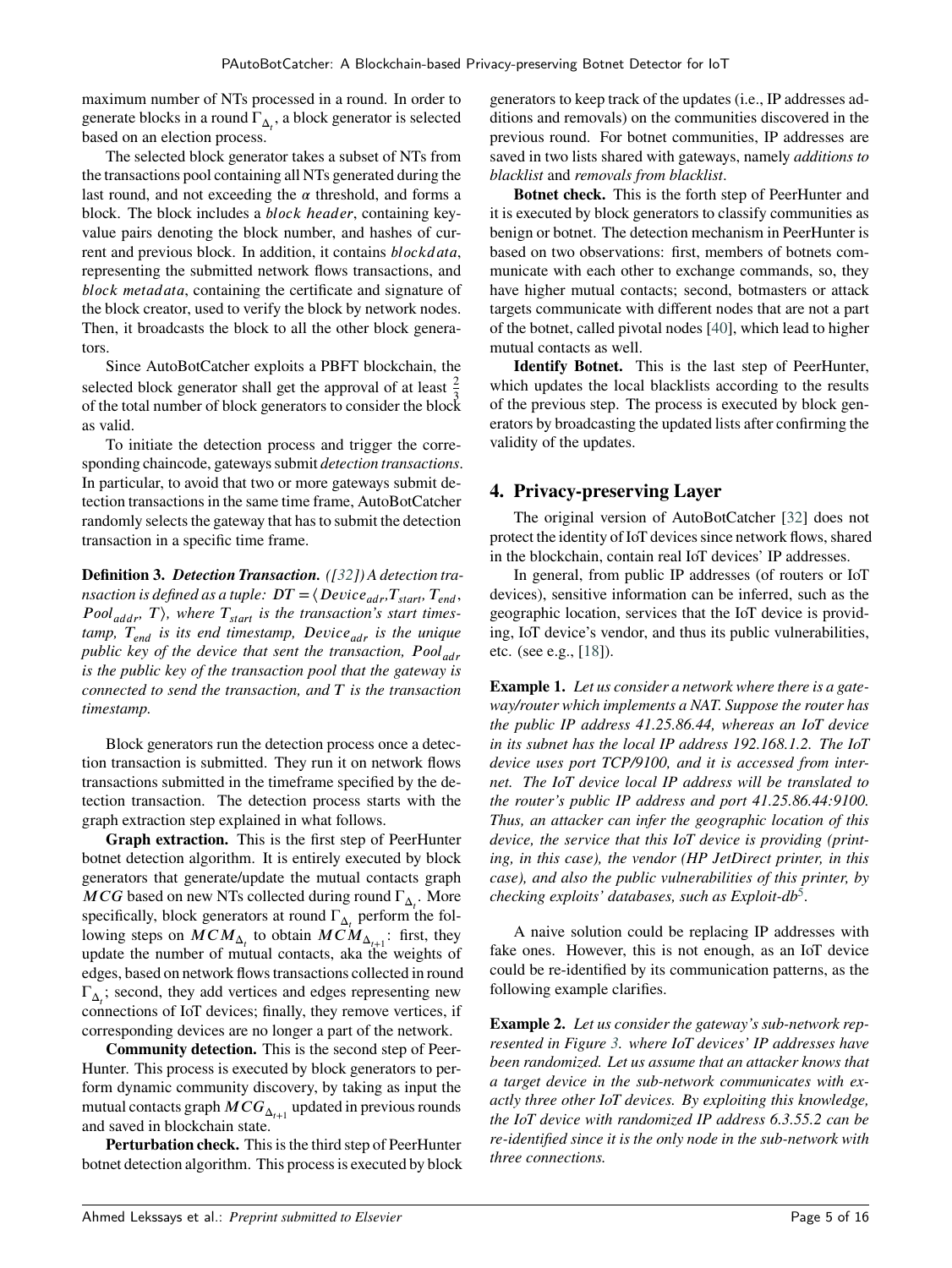<span id="page-5-0"></span>

Figure 3: An example of identity leakage during network flows processing

Our privacy-preserving layer takes into account both scenarios where IoT devices have their own IP address (i.e., IoT devices with cellular capabilities), as well as the case where IoT devices are behind a NAT (i.e., connected to an access point). To avoid re-identification, we have adopted two anonymization techniques in our privacy-preserving layer. The first is the mapping of the real 16-bit prefix of an IP address to another valid but fake prefix, following the approach proposed in [3]. Moreover, to avoid devices' re-identification due to the knowledge of their connections, we anonymize the graph, leveraging on *(k,l)-anonymization* [6]. Among different graph anonymization techniques, such as k-anonymity [38] and l-diversity [24], we select (k,l)-anonymization since: i) it achieves the same privacy guarantees proposed by other techniques while running in polynomial time, which is critical due to the size of graphs we are dealing with; ii) it minimally adds edges to the generated graph, without removing edges or nodes, which preserve the accuracy of the detection algorithm. Figure [4](#page-8-0) depicts PAutoBotCatcher's architecture. It is an extension of Figure 2 with additional anonymization modules. The first anonymization module is IP addresses' randomization executed by gateways, where they randomize IP addresses monitored in their sub-networks before publication in the blockchain. The second anonymization step is graph anonymization (shown in green). It is executed by the graph aggregator, an external trusted entity that does not participate in consensus, but it can read and send transactions. It gets the gateways' networks flows from the blockchain, aggregates them to form a merged graph, and anonymizes the resulting graph using *(k,l)-anonymization*.

#### **4.1. IP Addresses Randomization**

The first step of our privacy-preserving layer is to replace the IoT devices and gateways' IP addresses with fake IP addresses while keeping PeerHunter algorithm operational. We recall that the detection algorithm uses only IP addresses prefixes (i.e., the first 16 bits) to identify nodes and build a mutual contacts graph. Thus, this anonymization step should preserve the IP addresses' prefixes.

A first solution is that each gateway maps locally and independently the real IP addresses prefixes with fake ones producing its own mappings. However, in this way, communications among gateways are not preserved. Indeed, if gateway A and B talk to gateway C, A will use its own randomized prefix while B will use a different prefix. Thus, for the same gateway, two prefixes will be used. This property preserves the privacy of communications among gateways, but it limits the capabilities of PeerHunter in detecting botnets since the links between gateways will not be visible to PeerHunter. To avoid this situation, we assume that gateways share the assigned randomized prefixes. For example, if gateways A and B communicate with a gateway C, A and B will use the same prefix to communicate with C instead of using different prefixes for the same gateway. So, when a gateway is communicating with another one, it uses shared mappings instead of generating new ones. In order to keep the mappings available and consistent, they should not be saved locally by gateways since they have limited storage space, and they are not highly available. Hence, block generators maintain a distributed key-value store to save mappings of real prefixes with fake ones for each gateway. Each gateway encrypts its own mappings and stores them in the distributed key-value store. So, block generators do not have access to the mappings, but rather they just maintain the records. The shared mappings are encrypted with a key shared among gateways, so they can read and decrypt them (see Section [5](#page-8-0) for implementation details). It is worth mentioning that external services' mappings are not shared with other gateways because they might reveal information about the services that an IoT device provides, its vendor, vendor's public vulnerabilities, etc. So, each gateway preserves its own external services' mappings.

The suffixes (i.e., the last 16 bits) are randomized at each round, so the same device can have multiple IP addresses. The randomization of the suffixes does not affect PeerHunter, and it adds a level of privacy where an attacker cannot infer the size of a gateway's sub-network (see Section [6.2\)](#page-10-0). However, suffix randomization is not enough to protect an IoT device from re-identification since its communications are still exposed. Hence, the need for a graph anonymization technique arises.

#### **4.2. (k,l)-Anonymization**

In the context of PAutoBotCatcher, each gateway monitors its sub-network during a round  $\Gamma_{\Delta_t}$  to submit its network flows in round  $\Gamma_{\Delta_{t+1}}$ . These network flows form a graph, referred to in what follows as sub-graph, for the sake of clarity.

The second step is anonymizing the graph obtained by merging the gateways' sub-graphs shared at each round. At each round, each gateway locally randomizes its IP addresses and encrypts its sub-graph with the public key of the graph aggregator. The encrypted sub-graph is shared in the blockchain (see Section [5.2](#page-9-0) for implementation details). At the submission of a detection transaction, the graph aggregator gets the encrypted sub-graphs from the blockchain, decrypts them, and aggregates them to form an aggregated graph. We recall that the latter is a connected graph since we share the mappings of connections among gateways, so we preserve the links among the sub-graphs.

<sup>5</sup>https://www.exploit-db.com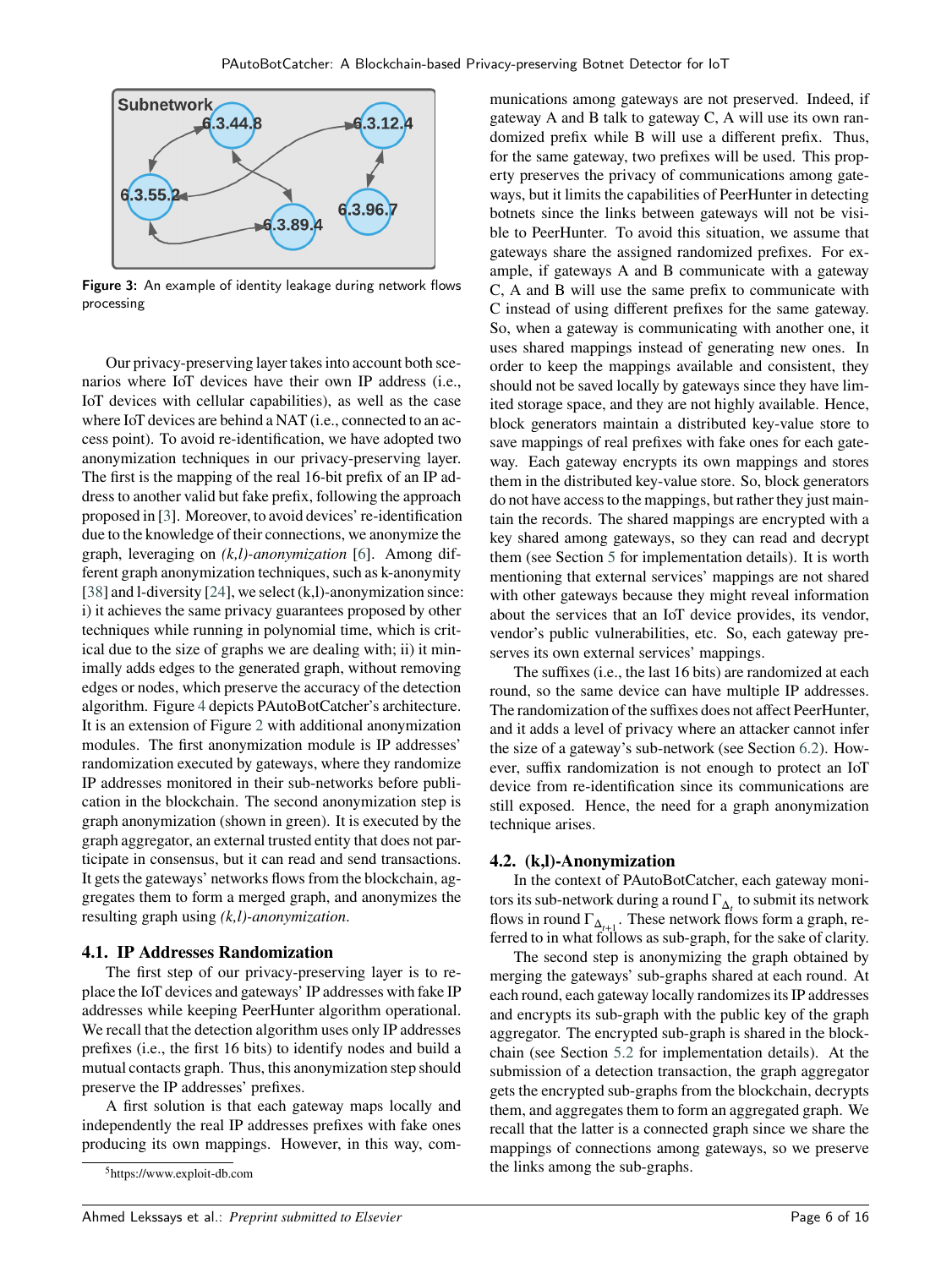<span id="page-6-0"></span>In order to anonymize the aggregated graph, PAutoBot-Catcher leverages on *(k,l)-anonymization* which aims at anonymizing graphs by introducing minimal additions to the overall graph structure [6]. *(k,l)- anonymization* assumes that an adversary can have the knowledge about the identifier of a node *𝑢*, and the direct nodes connected to *𝑢*. Therefore, for each node in the anonymized graph, *(k,l)- anonymization* requires that there should be at least *k* other nodes that share at least *l* of its neighbors. *k* and *l* depend on the degree of anonymization the user wants to achieve. The formal definition of *(k,l)- anonymization* is the following.

**Definition 4.** *(k,l)-anonymized graph. ([6])* A graph  $G =$  $(V, E)$  *is (k,l)-anonymous, if* ∀  $v \in V$  *there exists a set of vertices*  $U \subseteq V$ *, where*  $v \notin U$  *such that: 1)*  $|U| \geq k$ *, and 2)* ∀ *𝑢* ∈ *𝑈, 𝑢 and 𝑣 share at least 𝑙 neighbors.*

*(k,l)- anonymization* implies that for each node *v* in the anonymized graph, there are at least *k* other nodes sharing *l* of *v*'s neighbors. (k,l)-anonymization attempts to hide the identity of nodes by creating groups of  $k$  nodes that look similar by sharing same neighbors, which are represented by the *l* factor. Any vertex in the original graph cannot be reidentified in one of its (k,l)-anonymous versions with a confidence greater than  $\frac{1}{k}$ . In order to anonymize a graph using  $(k, l)$ -anonymization, the work in [6] uses residual anonymity representing the level of anonymization of a graph.

**Definition 5.** *Residual anonymity. ([6])* Let  $G = (V, E)$ *be a graph to be made (k,l)-anonymous. Let us consider a*  $\text{node } v \in V \text{ and suppose that } k' \text{ other nodes in } G \text{ share at } \mathbb{Z}$ *least 𝑙 of 𝑣's neighbors. We define the residual anonymity of*  $\nu$  *as*  $r(v) = max\{k' - k, 0\}$ . The residual anonymity of G is  $r(G) = \sum_{v \in V} r(v).$ 

The algorithm proposed in [6] computes the residual anonymity of each node and aggregates the residual anonymities such that the aggregation is equal to zero for an anonymized graph. It aims to add the minimum number of edges to get a (k,l)-anonymized graph. It runs in two steps: 1) choose randomly a node  $w \in V$ , add edges to form  $(k+l)$ -clique at  $w$ , and compute the residual anonymity of the graph  $G$ ; 2) continuously find triplets of edges *uv*, *vw*, *uw* that maximally decrease the residual anonymity of the graph, add the new edges (i.e., *uv*, *vw*, and *uw*) to the graph, and update the residual anonymity of G. Finding triplets is a greedy process where the algorithm tries all edges combinations that maximally reduce the residual anonymity.

The performance of the (k,l)-anonymization algorithm [6] has been tested with different values of *k* and *l* for 4 reallife datasets of different sizes (see [26] for more details) . These experiments showed that (k,l)-anonymization can be used in real-life scenarios since it provides a good trade-off between information loss and performance.

Once the graph aggregator has anonymized the aggregated graph at  $\Gamma_{\Delta_{t+1}}$ , this is given as input to the PeerHunter algorithm to update the MCG used for botnet detection.



Figure 4: PAutoBotCatcher architecture



Figure 5: PAutoBotCatcher use case scenario

# **5. Implementation**

In this section, we present the implementation of PAutoBotCatcher. In doing that, we base our discussion on the PAutoBotCatcher architecture illustrated in Figure [4.](#page-8-0)

# **5.1. Network Flows Uploading**

Gateways handle network flows uploading. This process requires two steps (cyan boxes in Figure [4\)](#page-8-0), namely IP addresses randomization and network flows pre-processing.

**IP addresses randomization** For each network flow, this step aims to randomize destination and source IP addresses by replacing the real IP addresses with fake ones. This process is done using a Python script implementing two main steps. The first is generating fake IP addresses' prefixes for IoT devices inside the gateway sub-network. To generate these fake prefixes, we randomly choose the first 8 bits from a valid range (from 0 to 255). The same process is used to generate the last 8 bits. Once the random values have been generated, we check if the obtained prefix is a valid IP prefix. We also check that the prefix has not been assigned to two devices in the same sub-network. This check cannot be performed on random prefixes created by other gateways, since mappings are encrypted (see later on in this section). However, the probability that two devices in different subnetworks have the same prefix is very small (this is estimated as the number of valid permutations that we can get from 16 bits prefix, that is  $4.22 \times 10^{-4}$ ) and the mappings change in every round.

Mappings between the real IP addresses and the obtained randomized IP addresses are encrypted with the gateway public key and stored in Redis key-value store managed by block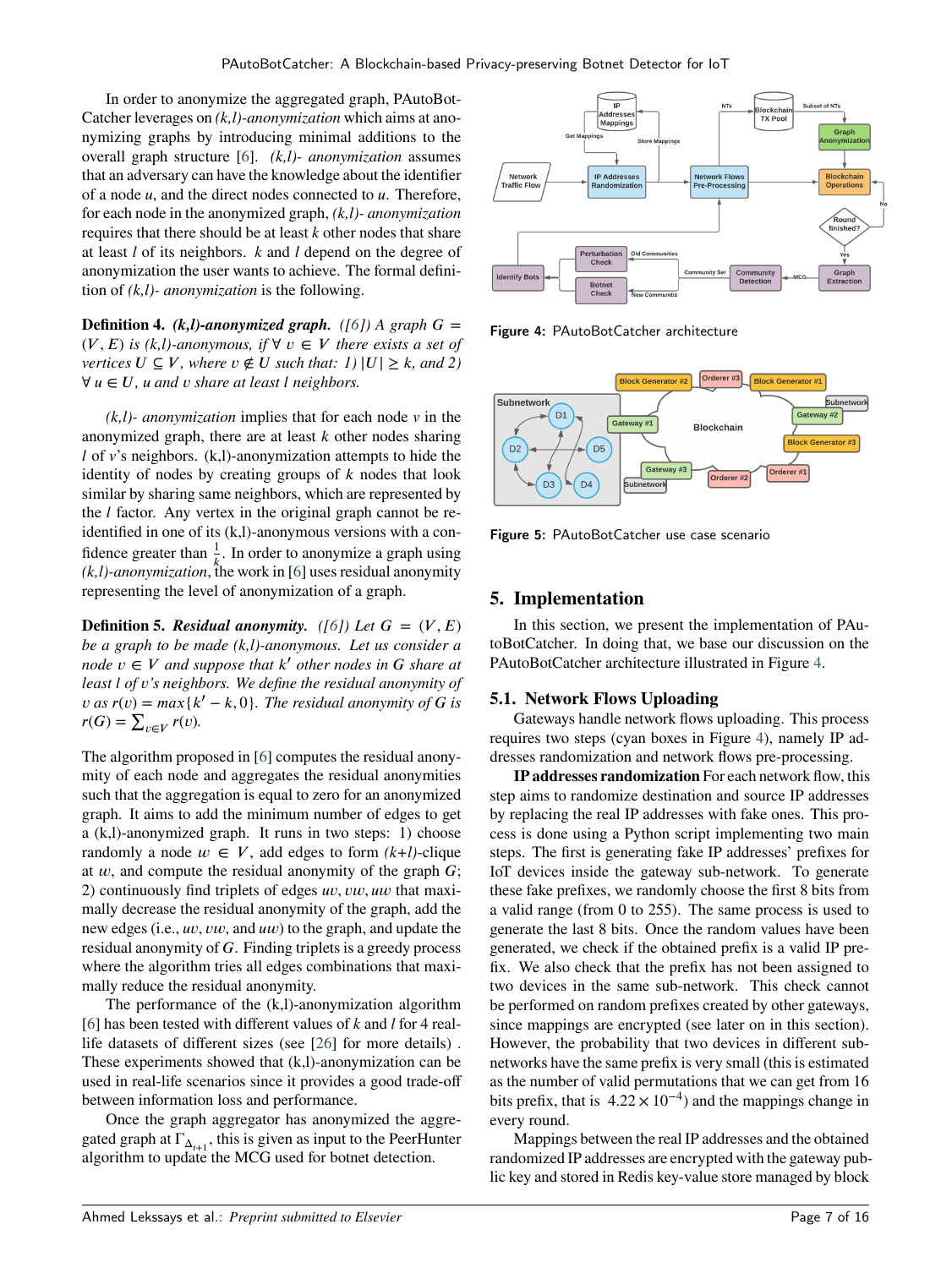<span id="page-7-0"></span>generators. Thus, given a randomized IP address only the gateway who generates it is able to retrieve the real IP address by decrypting with its private key. This storage is useful to make the gateway able to check if the IP address have been already randomized, before generating a new fake IP address.

The second phase requires the randomization of IP address of devices outside the gateway sub-network, that is, external services, IoT devices or gateways with which internal IoT devices communicate. We recall that in case of gateways, their IP addresses have to be randomized with the same fake IP prefix through all sub-networks to preserve subnetworks' connections in the aggregate graph. For this purpose, prefixes assigned to gateways have to be known by all the gateways. To support this sharing, the mapping between gateway's real IP address and randomized one is encrypted with a key shared among all gateways and stored on the Redis store. As such, when the gateway has to randomize the IP address of another gateway, it checks on Redis store if the IP address has already been assigned a randomized IP address. If not, it will generate a new one.

**Network pre-processing** Once IP addresses have been randomized, network flows have to be packed in a network flows transaction (see Definition [2\)](#page-5-0). This step is done by the gateway, which also saves the flows in a compressed record on the ledger state. The key used for this record consists of the timestamp of record generation and the gateway's public key (to identify records generated on the same timestamps), in such a way to speed up time range queries.

#### **5.2. Graph Anonymization**

As introduced in Section [4,](#page-6-0) the submission of network flows is done in rounds. More precisely, after the local IP randomization, each gateway encrypts its sub-graph with the graph aggregator's public key and share it in the blockchain. Then, the graph aggregator gets the sub-graphs from the blockchain, decrypts them in order to aggregate and anonymize them. Graph anonymization is implemented by two main components: the mapper and the builder. The mapper is an utility that maps IP addresses to integers for an easier nodes representation. The builder anonymizes the graph using *(k,l)-anonymization*, by adding a minimal number of edges. The added edges are converted to the IP format and appended to the anonymized network flows that will be submitted in the next round. Once the aggregated graph is anonymized, the graph aggregator publishes it in the blockchain for botnet detection. Since constructing an anonymized graph is a heavy process, the implementation was done in C++, and all these components are run sequentially.

#### **5.3. Blockchain Operations**

In this section, we describe how we have implemented the blockchain operations (orange box in Figure [4\)](#page-8-0). Before this, we need to introduce the notion of detection state.

#### *5.3.1. Detection State*

The botnet detection process has to be done in a incremental way, to avoid re-running the process from scratch ev-

ery time new network flows are submitted. For this purpose, we need to store any progress after each execution of the botnet detection process. In particular, we need to store the adjacency list of each node in the network, the latest status of the mutual contacts graph MCG and the updated list of detected bots. These information are stored via *Detection State*, defined as follows.

**Definition 6.** *Detection State. Let 𝑉 be the set of nodes in the anonymized graph. Let*  $AdjLists = \{AdjList(v) | \forall v \in \emptyset\}$  $V$ } *be the set of all adjacency lists, denoted as Adj List(v), for each*  $v$  *in*  $V$ *. Let*  $MCG = (V, E)$  *be the current mutual contacts graph built on the anonymized graph, and blacklist be the list of detected bots so far. A detection state DS is a tuple*  $\langle AdjLists, MCG, blacklist\rangle$ .

According to Definition [6,](#page-9-0) *DetectionState* has three parts: *AdjLists*, *MCG* and *blacklist*. The state contains a different key-value for each distinct adjacency list, where the host is the key and the set of connected hosts are the value. At the end of the detection round, *AdjLists* is updated only if any change happened from the previous round. The other two elements of *DetectionState* do not occupy relevant memory space (considering that the *MCG* is compressed), so they are directly written on the ledger at the end of each round.

Finally, the *MCG*, the *blacklist*, and the hashes of keyvalue pairs storing each distinct adjacency list are concatenated together and hashed into a unique value. These hash values are saved in a dedicated state *DetectionStateMetadata*, used to record the last version of the *DetectionState* and containing the metadata to properly retrieve it when needed.

**Example 3.** *Let us consider the code snippets shown in Figure [6.](#page-10-0) It considers a network with two nodes* 78*.*77*.*09*.*12 *and* 66*.*56*.*45*.*99 *connected to some external nodes. It shows an example of two versions of the detection state. An initial version containing the adjacency lists of all nodes in the original empty graph, an initialized Mutual Contacts Graph, and an empty blacklist. The second version contains the updated adjacency lists, the updated Mutual Contacts Graph, and the updated blacklist, which contains the detected bot* 23*.*67*.*45*.*23*.*

#### *5.3.2. Consensus*

A basic requirement of our system is the agreement on the botnet detection output, which is achieved thanks to the distributed consensus. We recall that the consensus is required for every transaction (i.e., network flows and detection transactions in our scenario) and is executed according the adopted endorsement policies (see Section [2\)](#page-3-0). In PAuto-BotCatcher, we designed two different endorsement policies for network flows transactions and detection transactions.

Regarding network flows transactions, these are submitted only by gateways which do not participate in consensus. As such, we do not require additional validation rules for their consensus, by adopting the default endorsement policy which requires validation from any organization. We recall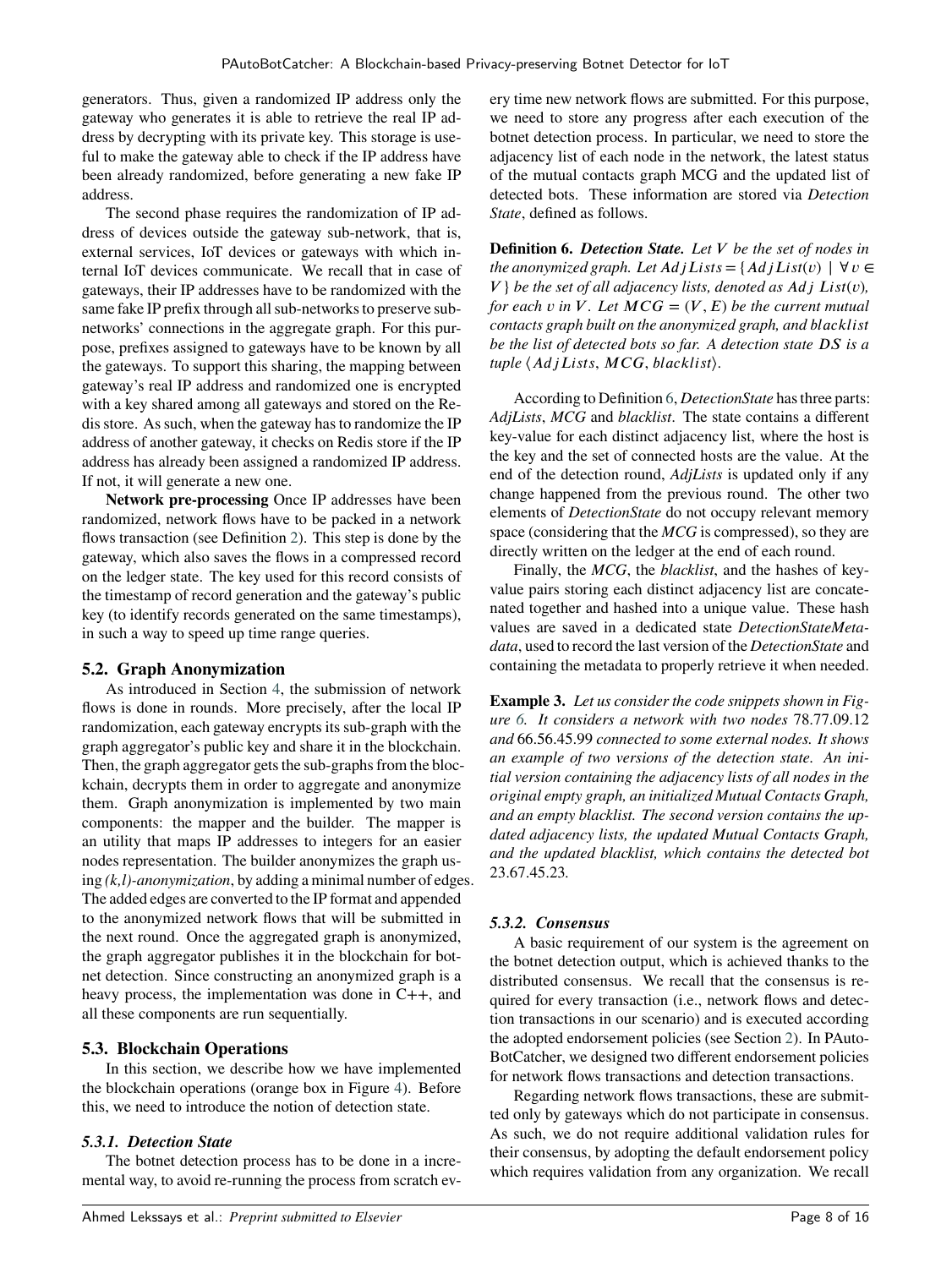<span id="page-8-0"></span>

Figure 6: Examples of detection states

in PAutoBotCatcher, Hyperledger Fabric runs in a permissioned setting, thus each organization is registered. This allows network flows uploading without adding useless overhead to other organization peers. On the other hand, botnet detection transactions require consensus from all organizations. We recall that we assume that each organization participates with the same number of block generators to ensure the fairness of the consensus process. As such, the endorsement policy for the *DetectionState* transactions requires that all organizations express their validation on them. Thus, the *DetectionState* is stored in all block generators. After that, if consensus is not reached, the transaction is rejected, and it will not be broadcasted in the blockchain.

#### **5.4. Botnet Detection Algorithm**

Botnet detection consists of the purple boxes in Figure 4. We recall that PAutoBotCatcher leverages on PeerHunter for botnet detection (see Section [2.1\)](#page-3-0). The original Peer-Hunter algorithm takes as input the whole dataset (aka network flows) and extracts the bots based on detected communities. However, to cope with the dynamic nature of our scenario, we made some changes to the original PeerHunter so that it can support detection on incremental network flows. In particular, we have re-designed PeerHunter to accept a *DetectionState* as input (see Definition [6\)](#page-9-0).

The detection process is initiated by gateways when they submit a detection transaction. We recall that the detection process is performed by block generators. As depicted in Figure 4, the first phase is the extraction of edges for each host from the anonymized graph shared by the graph aggregator. The extracted edges are used to update the mutual contacts graph (*MCG*) that will be included in the round's *DetectionState*.

Given that the final purpose of PeerHunter is to detect hosts belonging to a P2P botnet, the original PeerHunter implementation builds the mutual contacts graph by adding only those hosts having a behavior similar to P2P hosts. To select these hosts, PeerHunter checks different conditions on hosts

connections (e.g., destination diversity of each host), which are evaluated on the whole dataset [47]. However, in our scenario, since we process the dataset incrementally, it is required to check the conditions incrementally. As such, we have to track which conditions are satisfied over time and how their states change by edges/nodes updates. For this purpose, in the *MCG*, we add edges regardless of PeerHunter original conditions, so that we can keep track of every pair of hosts that has at least a mutual contact. To maintain Peer-Hunter accuracy, the only edges that will be used in the community extraction phase are the ones complying with Peer-Hunter requirements for *MCG* creation. By keeping track of all mutual contacts, our PeerHunter implementation can easily determine in every round which existing edges should be considered again for communities extraction.

# **6. Security and Privacy Analysis**

In this section, we present an analysis of the privacy and security guarantees of PAutoBotCatcher.

#### **6.1. Threat Model**

In this section, we introduce the assumptions on the main entities involved in PAutoBotCatcher, namely IoT devices, gateways, block generators, and the graph aggregator. Many of them are commonly adopted by several proposals targeting the IoT scenario (e.g., [14, 34, 35]).

**Block generators.** We assume that each organization (e.g., IoT vendor, internet service providers, etc.) that actively participates in PAutoBotCatcher is represented by an equal number of peers serving as block generators. We do not assume that block generators are trusted as they could behave maliciously to bring benefits to their corresponding organization, such as invalidating other organizations' transactions. However, we rely on blockchain to ensure the correct smart contract execution, via distributed consensus. Since in PAutoBotCatcher we adopted the PBFT consensus protocol, we assume that  $\frac{2}{3}$  of block generators are trusted (see Section [6.3](#page-11-0) for more details). It is worth mentioning that this requirement can be reduced to  $\frac{1}{2}$  with less efficient distributed consensus protocols, like Proof of Work.

**Gateways.** Gateways interact with the blockchain by submitting and reading transactions, but they do not participate in consensus. We assume that gateways are honest-butcurious. They are honest in the sense that they follow the protocol, but they are curious about the identities, communication patterns, and network topologies of other gateways.

**IoT devices.** We assume them as malicious, because they can be easily compromised. Notice that IoT devices do not interact with the blockchain.

**Graph aggregator.** We assume that it is a trusted external entity. It is a part of the blockchain that can read and send transactions, but cannot participate in consensus.

#### **6.2. Privacy Attacks**

PAutoBotCatcher aims to protect devices' identities and communication patterns. These data are collected by gateways. In particular, according to the threat model explained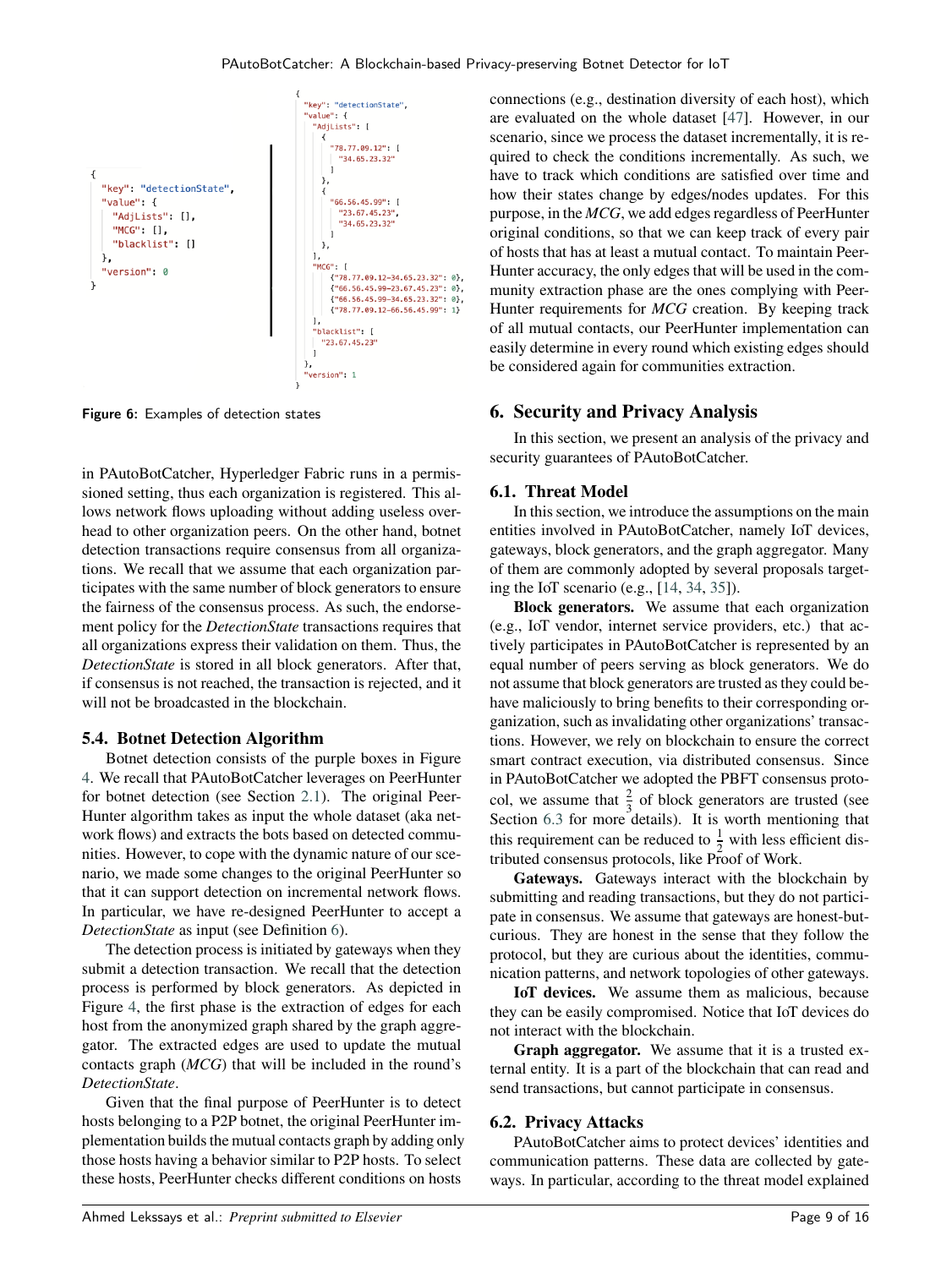<span id="page-9-0"></span>above, each gateway has to: i) submit only legitimate network flows observed in its sub-network, ii) change the real IP addresses to fake IP addresses in the corresponding network flows, and (iii) encrypt their sub-graphs before publication in the blockchain. Privacy issues that may happen in PAuto-BotCatcher under the assumption of honest-but-curious gateways are mainly related to: *1) leaking real IP addresses*; *2) re-identifying an IoT device based on its connections with other devices*; *3) inferring external services with which a gateway is communicating*; *4) inferring the belonging of an IoT device to a gateway*; *5) inferring gateway's sub-network topology*, and *6) inferring the type (i.e, IoT device or gateway) of a communicating device*.

**Leaking real IP addresses.** We recall that IP addresses are mapped to fake prefixes (i.e., first 16 bits) and randomized suffixes (i.e., last 16 bits) at the level of the gateway. Then, they are shared in the blockchain as Network Flows Transactions. Thus, the only entity that knows the real IP address of a device is its gateway.

**Re-identifying an IoT device based on its connections with other devices.** We recall that, according to the proposed solution, the locally built sub-graphs by each gateway are encrypted before being shared in the blockchain. The local sub-graphs are then aggregated to form an aggregated graph. The latter is anonymized by the graph aggregator. We leverage on  $(k, l)$ -anonymization privacy guarantees [6] which ensure that a node cannot be re-identified with a confidence of more than  $\frac{1}{k}$ .

Let us consider a curious gateway A that wants to know the links of a gateway B in the aggregated graph. We consider that gateway A communicated previously with gateway B. The curious gateway A knows its original and anonymized sub-graphs. In addition, it can identify its node and the gateway B node with which it connected to in the anonymized aggregated graph. So, a curious gateway A can infer: i) the fake links added to its node in the aggregated graph, and ii) the number of links that the node it connected to (i.e., a node in gateway B sub-network) has in the aggregated graph. However, it cannot tell if the links are real or fake (except from its own links).

**Inferring external services with which a gateway is communicating.** Since each gateway has its own mapping of external services with which it communicates, a curious gateway cannot infer the service it provides. For example, let us consider two gateways A and B whose anonymized IP addresses are 65.24.58.11 and 158.36.89.14, respectively. Suppose the two gateways communicate with the same weather forecast service. Since, for the same service, the prefixes used by the two gateways are different, so the external service cannot be inferred from the network flows.

**Inferring the belonging of an IoT device to a gateway.** Since the same IoT device can have different anonymized random IP addresses, a curious gateway cannot infer another gateway's network topology (e.g., the size of network). IoT devices and the gateway itself have the same prefix, but different randomized suffixes at each round. For example, let us consider the worst case where a gateway A has only one

device, and suppose that the real external IP address of the gateway is 78.52.52.3. Suppose that the IoT device communicates with anonymized IP addresses 58.36.9.3 and 47.25.31 .56, respectively. The first communication from the IoT device in gateway A to the first anonymized IP address is represented in the graph as 96.33.25.14-58.36.9.3 where the second communication is represented as 96.33.44.78-47.25.31 .56. We can notice that the prefix 96.33 is the same, since it is the mapping of 78.52. But the suffix is randomized (25.14 in the first communication and 44.78 in the second one).

**Inferring gateway's sub-network topology.** As we mentioned previously, IoT devices and gateways can have multiple anonymized IP addresses, so a curious gateway cannot infer a target gateway's network topology (e.g., the exact number of devices in a target gateway's sub-network).

**Inferring the type (i.e, IoT device or gateway) of a communicating device.** Since IoT devices use the same prefix for both internal and external communications (e.g., 78.52 is mapped to 96.33), the type of the communicating device cannot be inferred from its anonymized IP address.

### **6.3. Security Attacks**

Blockchains are vulnerable to some security attacks that have been deeply discussed in the literature [21, 20, 27]. In what follows, we consider majority attacks as the most relevant kind of attacks for PAutoBotCatcher.

**Majority attacks.** Majority attacks aim to control the system by having a majority of entities that participate in consensus. Controlling the system allows the majority to invalidate transactions, include only transactions that it wants in a block, etc. Blockchains have different percentages to achieve majority depending on their consensus algorithm. For example, for PoW and PoS, the majority is reached after 51%. In contrast, for PBFT, the consensus protocol adopted by PAutoBotCatcher, the majority can be reached by only taking down  $\frac{1}{3}$  of the system [28]. In PAutoBotCatcher, each organization is represented by an equal number of block generators, so an organization cannot have an higher number of block generators than other organizations to control the system. Since PAutoBotCatcher leverages on PBFT, it assumes 2  $\frac{2}{3}$  of the block generators to be trusted, so more than  $\frac{1}{3}$  of organizations should collude to take down the system.

We are aware of other attacks that threat blockchain and P2P solutions in general, such as collusion attacks, free riding, and DoS attacks. Collusion attacks refer to a kind of attack where entities in a distributed system collaborate to reach a common goal to interrupt the normal operation of the system. This attack can be performed by entities who participate in consensus (e.g., block generators) and entities who do not (e.g., gateways). In contrast, free riding is a type of attack where entities benefit from the system without contributing to it. In PAutoBotCatcher, gateways could read detection states shared in the blockchain without sharing their anonymized network flows in the blockchain. In addition, DoS attacks (Denial of Service attacks) refer to a type of attacks where individual participating entities in the blockchain try to flood the system with transactions to make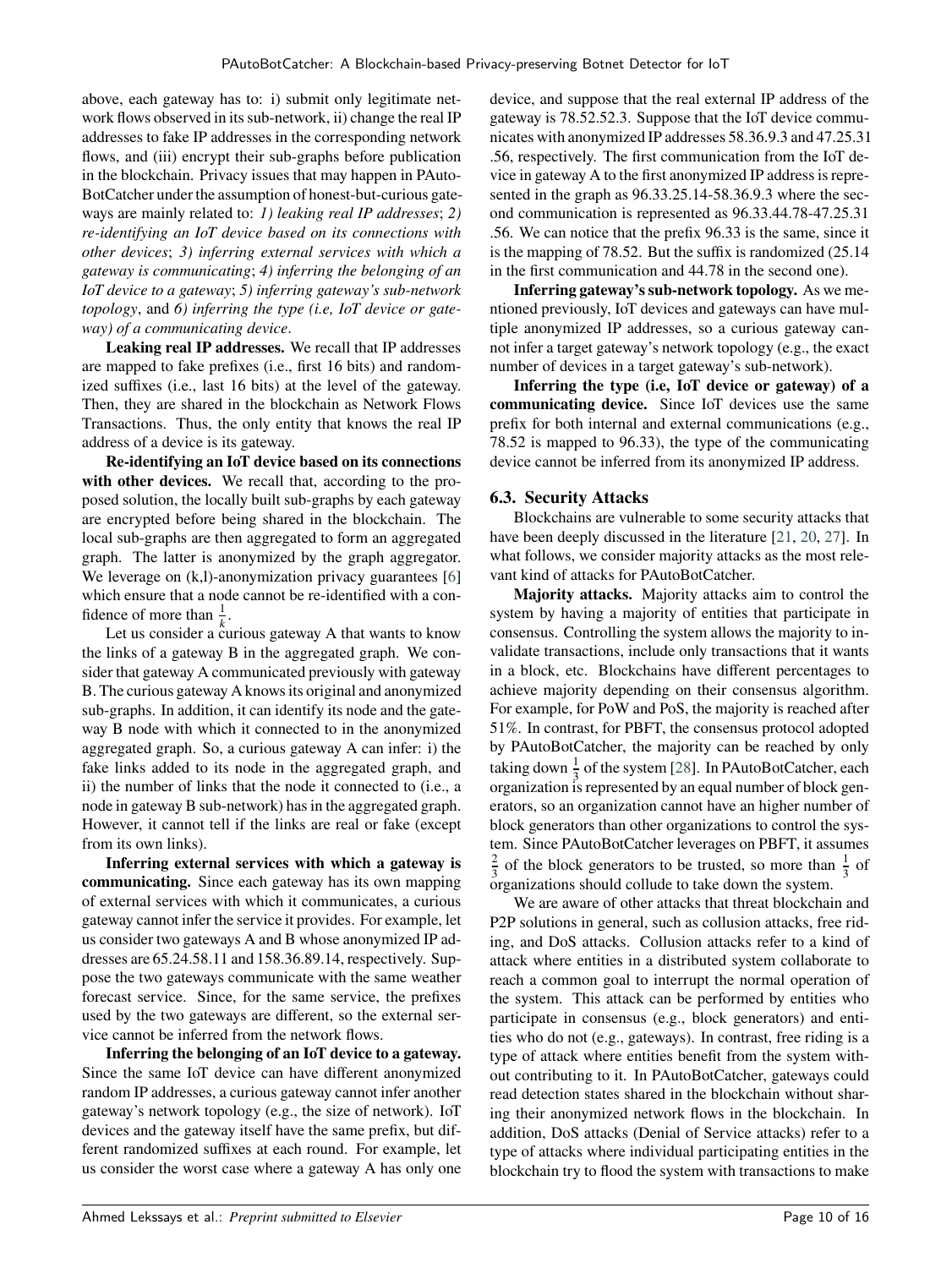| <b>Environment</b> | <b>CPU Cores</b>            | 8 vCPUs                   |  |
|--------------------|-----------------------------|---------------------------|--|
|                    | <b>RAM</b>                  | 30 GB                     |  |
|                    | <b>Hard Drive</b>           | 128 GB SSD                |  |
|                    | <b>Operating System</b>     | Ubuntu 18.04 LTS (64-bit) |  |
| Platform           | <b>Blockchain Framework</b> | Hyperledger Fabric 2.2    |  |
|                    | <b>Chaincode Language</b>   | Java                      |  |
| <b>Dataset</b>     | $#$ of P2P Legitimate Hosts | 60                        |  |
|                    | # of P2P Botnet Hosts       | 37                        |  |
|                    | # of Network Flows          | 38,189,903                |  |
|                    | <b>Size</b>                 | $1.7$ GB                  |  |

<span id="page-10-0"></span>Table 2 Experiments settings

the nodes participating in consensus unavailable. Thus, the services provided by the blockchain become unavailable as well. This attack can be also performed when participating entities collude to make the system unavailable, and it is known as Distributed Denial of Service (DDoS). However, since our threat model considers gateways to be honest but curious and  $\frac{2}{3}$  of block generators to be trusted, these attacks are out of the scope for PAutoBotCatcher.

#### **7. Experimental Results**

In this section, we present results of experiments we carried out on PAutoBotCatcher. For this purpose, we consider the use case scenario shown in Figure [4,](#page-8-0) consisting of: 3 block generators, each one belonging to a different organization; and 3 gateways, representing 3 different sub-networks of IoT devices. We have chosen this architecture to simulate a real world use case, with three smart homes connected via a gateway and three vendors. We developed and tested our solution on one 64-bit Ubuntu 18.04 LTS Google Cloud Platform virtual machine with 8 vCPUs, 30 GB RAM, and 128 GB SSD. We built the permissioned blockchain using Hyperledger Fabric v2.2 with Java 8 chaincode. The IoT devices, gateways, and block generators were simulated as Docker<sup>[6](#page-12-0)</sup> containers. The source code of our system is open sourced for reproduction. It is available in three main com-ponents: PAutoBotCatcher<sup>[7](#page-12-0)</sup>, Botnet Detection Smart Con-tract<sup>[8](#page-12-0)</sup>, and Privacy-preserving Layer<sup>[9](#page-12-0)</sup>. Table [2](#page-12-0) shows the settings used to conduct the experiments.

#### **7.1. Datasets**

To evaluate the accuracy and performance of PAutoBot-Catcher, we need a dataset containing both P2P legitimate traffic as well as traffic with botnets. For this purpose, we built a dataset with three different types of traffic: (a) P2P legitimate traffic, (b) P2P botnet traffic, and (c) background network traffic.

# Table 3

P2P legitimate traffic (24hrs)

| <b>Application</b> | $#$ of Hosts | $#$ of Flows | <b>Size</b> |
|--------------------|--------------|--------------|-------------|
| eMule              | 16           | 3,581,559    | 134M        |
| uTorrent           | 14           | 7,523,902    | 292M        |
| Vuze               | 14           | 6,189,657    | 237M        |
| FrostWire          | 16           | 3,287,939    | 125M        |

**P2P legitimate traffic:** we used the dataset in [47] and described in Table [3.](#page-12-0) The dataset contains traffic of wellknown P2P applications. In particular, it contains traffic generated by 4 eMule hosts, 14 uTorrent hosts, 14 Vuze hosts, and 16 FrostWire hosts. We randomly chose 24 hours of network traffic for each application.

**P2P botnet traffic:** again, we used the dataset in [47] and described in Table [4,](#page-13-0) that highlights the number of infected hosts, number of network flows per bot, and the size of each file containing network flows. The dataset contains 13 hosts infected by Storm,<sup>[10](#page-12-0)</sup> and 3 hosts infected by Waledac.<sup>[11](#page-12-0)</sup> We randomly chose 24 hours of network traffic of each botnet.

**Background network traffic:** we used the dataset downloaded from MAWI Working Group Traffic Archiveday [11]. In particular, we downloaded 24 hours of network flows in the 2020/15/1 day, containing 92.4% of TCP traffic and 7.6% of UDP traffic, and a total of 133,824,832 anonymized network flows (see Table [5\)](#page-13-0).

For our experiments, we have used ARGUS [2] on background network traffic dataset in order to convert the *.pcap* files to triple format (cfr. Definition [1\)](#page-5-0). For the other two datasets, we have implemented a Python script to convert them to triple format.

We have mixed the three raw datasets in a way that respects a real life scenario and challenges the PeerHunter de-

<sup>6</sup>https://www.docker.com/

<sup>7</sup>https://github.com/Lekssays/pautobotcatcher

<sup>8</sup>https://gitlab.com/lucalanda/botnetdetectionchaincode

<sup>9</sup>https://github.com/Lekssays/networkflowanony

<sup>10</sup>https://www.networkworld.com/article/2286172/storm–the-largestbotnet-in-the-world-.html

<sup>11</sup>https://threatpost.com/waledac-botnet-now-completely-crippledexperts-say-031610/73694/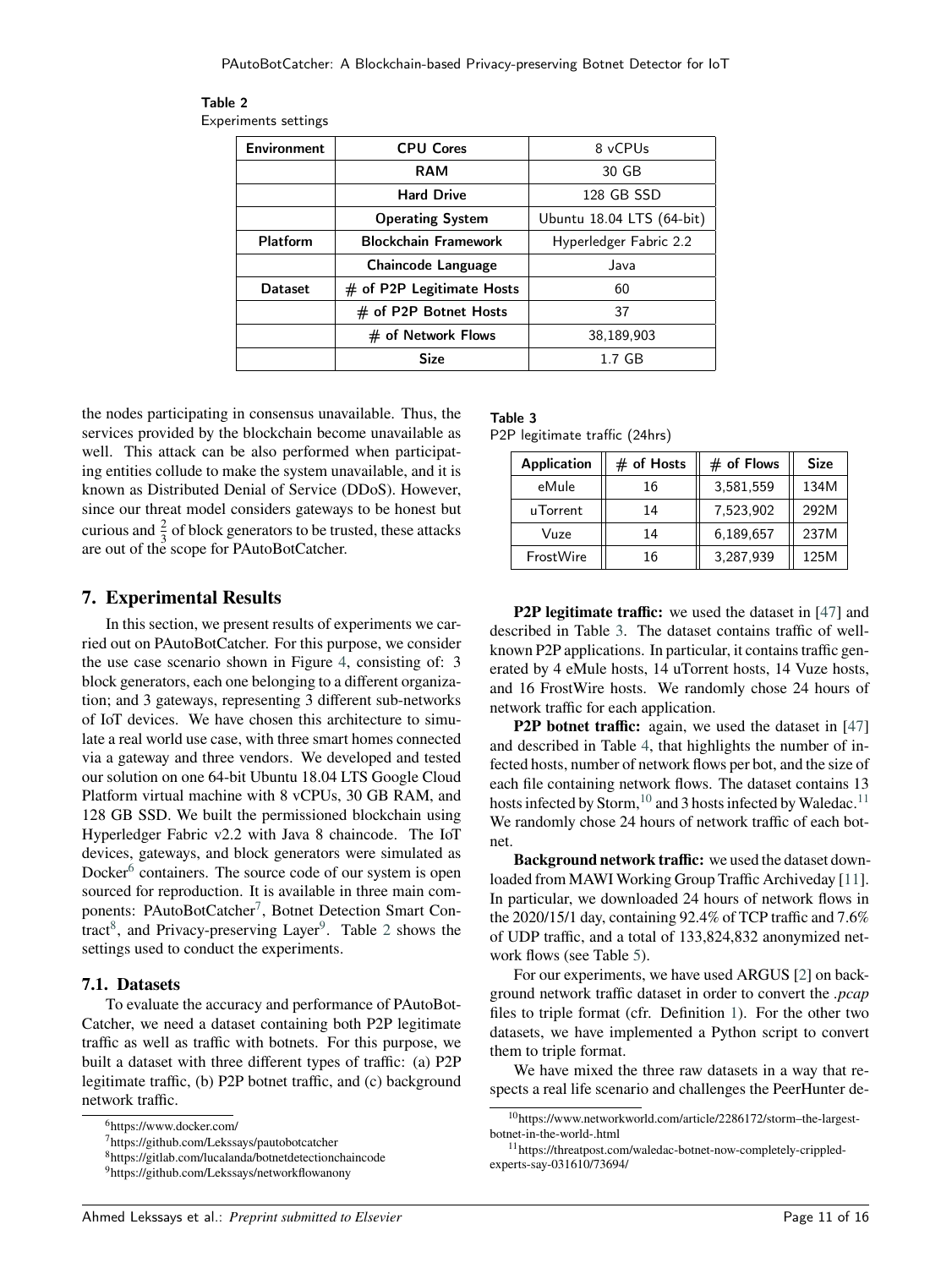| <b>Botnet</b>     | $#$ of Hosts | $#$ of Flows | <b>Size</b> |
|-------------------|--------------|--------------|-------------|
| Storm             | 13           | 8,603,399    | 312M        |
| Waledec           | 3            | 1,109,508    | 41M         |
| Kelihos           |              | 122,182      | 5M          |
| <b>ZeroAccess</b> |              | 709,299      | 26M         |
| Sality            | 5            | 5.599.435    | 211M        |

<span id="page-11-0"></span>Table 4 P2P botnet traffic (24hrs)

#### Table 5

Background network traffic

| Date      |        | Duration $   \#$ of Flows $  $ Size |  |
|-----------|--------|-------------------------------------|--|
| 2020/15/1 | 24 hrs | 133,824,832   2.8G                  |  |

tection process. In particular, we have considered that if we randomly mix the datasets, the probability that a host will not have any mutual contact is high, which makes the detection easier for PeerHunter. Indeed, less mutual contacts means a disconnected legitimate community which makes the detection algorithm easier. To avoid this, we mixed the datasets such that each internal host has at least one mutual contact. The resulting merged dataset contained 37 botnets hosts and 38,189,903 network flows.

#### **7.2. Experiments**

Since we did not change the PeerHunter or (k,l)-anonymization algorithms, we focused our experiments mainly on PAutoBotCatcher performance. Indeed, the only changes on PeerHunter/anonymization have been done to execute them as a dynamic algorithm. These algorithm changes have not affected the detection accuracy. This has been confirmed by an experiment, not included in the paper due to lack of space, where we compared the detection accuracy obtained by PAutoBotCatcher and PeerHunter when executed on the same dataset.

In our experiments, we adopt *(4,1)-anonymization*. This choice is motivated by the fact that (4,1)-anonymization ensures a reasonable trade-off between protection from re-identification and performance.

Regarding the network flow simulation, it is worth mentioning that Hyperledger Fabric can process *3,000 transaction per second (tps)*. It can also reach up to *20,000 tps* with some plug-and-play modules [9]. In our case, we used plain Hyperledger Fabric, with no additional modules. Thus, with 5 network flows in each transaction we simulated *15,000 network flows per second (nfps)*.

As shown in Figure [7,](#page-13-0) we have tested PAutoBotCatcher against the original version of AutoBotCatcher, theoretically introduced in [32], and the standalone implementation of PeerHunter. The tests were done with predefined thresholds for PeerHunter parameters, aka AVGDDR and AVGMCR (see Section [2.1\)](#page-3-0). For AutoBotCatcher, the processed flows per peer are 2,500 nfps. Thus, with the setting of 3 peers and 2 threads per peer, the system handled 15,000 nfps with



Figure 7: PAutoBotCatcher, AutoBotCatcher and PeerHunter execution time

no issue. We recall that also AutoBotCatcher dynamically runs the detection process based on rounds, where a round, with this configuration, contains on average 650,000 network flows. AutoBotCatcher was able to process 38,189,903 network flows in 2,122 seconds on average.

To have a fair comparison with standalone PeerHunter, we divided the dataset into chunks of 650,000 network flows to simulate rounds also in PeerHunter. Experiments shown that PeerHunter was able to process the same number of network flows of AutoBotCatcher but in 954 seconds. Based on this, we can estimate an overhead of 1,168 seconds due to the blockchain architecture. In addition, PAutoBotCatcher has the anomymization layer. As represented in Figure [7,](#page-13-0) PAuto-BotCatcher took more time. In particular, it takes 5,396 seconds to process the same number of network flows. Our experiments show that our privacy-preserving layer processes a network flow in  $8.5736 \times 10^{-5}$  seconds on average.

Our experiments show that both AutoBotCatcher and PAutoBotCatcher can be used in a real life scenario, because both solutions process a network flow in  $5.5564 \times 10^{-5}$  seconds and 1*.*413×10−4 seconds, respectively. This processing time includes also the latency that occurs when Hyperledger Fabric is flooded by transactions. This flooding is due to the fact that our settings include only 3 hosts, simulating 37 infected hosts with more than 7 million transactions in 2h. With a broader network, this latency can be reduced. This let us suggest that PAutoBotCatcher can be a good solution for real-time data processing use cases even under heavy load as we simulated.

# **8. Related Work**

The field of P2P botnet detection has gone through extensive research due to the damage that botnets cause to businesses and organizations [17]. Researchers have been investigating the topic from various perspectives. Most of the proposed approaches can be categorized into two main groups: community behavior analysis and network traffic analysis. The main difference between the two is that to detect botnets, the latter exploits traffic information (e.g., packets size and contents, communication protocols). In contrast, community behavior analysis detects botnets based on their communication structure, analyzing the network and the links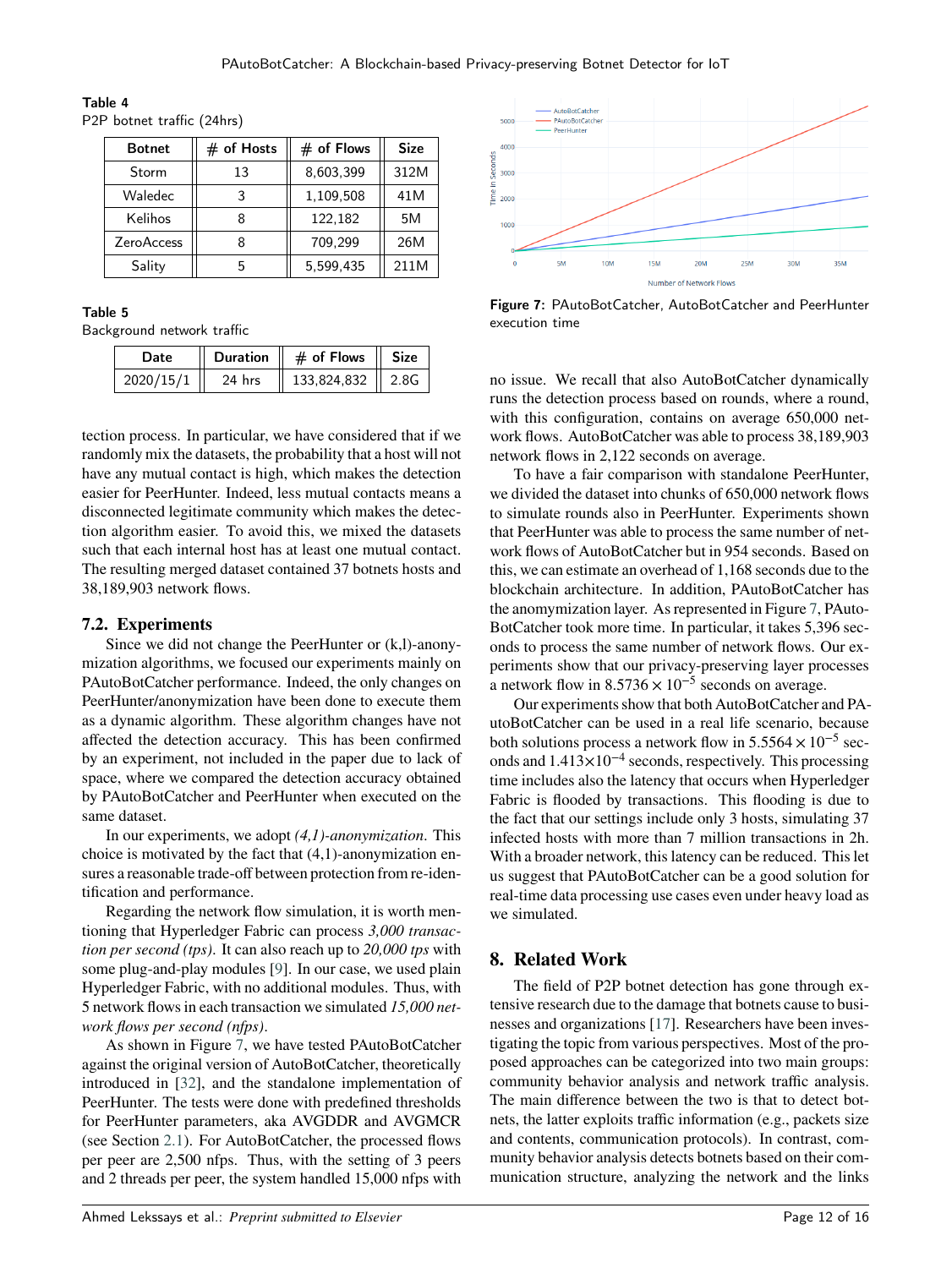<span id="page-12-0"></span>between devices.

*- Community behavior analysis approaches.* Extensive research has been done in this area. For instance, authors in [5] have worked on identifying local members of P2P botnets using mutual contacts. In addition, authors in [23] have worked on performing group-level behavior analysis on network traffic using Support Vector Machine. The main drawback of these methods is that they assume a knowledge base that contains metadata of previously known botnets. Given that IoT ecosystems frequently evolve [4], unknown botnets should also be taken into consideration, so the approaches in [5] and [23] are impractical in an IoT context. To cope with this requirement, AutoBotCatcher exploits PeerHunter [47] that is able to detect unknown botnets which is a key factor in IoT environments, where new botnets emerge frequently.

*- Network traffic analysis approaches.* These approaches can be mainly categorized as: statistical approaches and feature-based approaches. Statistical approaches use mathematical methods to model botnet detection, whereas feature-based approaches are based on finding features that characterize botnets.

For statistical approaches, the authors in [44] have used Mahalanobis distance to calculate the correlation between nodes in order to detect botnets. Mahalanobis distance can express correlations among indirectly connected nodes based on their traffic with commonly connected nodes. In [44], an iterative algorithm was proposed to get the correlation coefficient between the nodes with a pre-defined threshold of 85% to detect P2P botnets. Authors in [19] have proposed a hybrid distributed solution that combines a quantitative model and distributed threat intelligence. The suggested method aims to strengthen collaborative threat intelligence. This method uses network flows with the advantages of quantitative analysis and rates quality credibility of community shared intelligence. However, this solution is not dynamic, and it performs heavy computation and analysis on the provided data, which makes it not suitable for IoT contexts.

For feature-based approaches, researchers focus on finding mutual features among different hosts that might form a botnet. Authors in [16] have worked on a machine learning model to detect traffic similarity. The authors proposed a two-layers approach for traffic classification based on non-P2P traffic filtering and conversation features in machine learning. The first layer filters the non-P2P traffic in order to reduce the traffic flows to be processed in the second layer where extraction of conversation features is done. Conversation features, in this layer, are based on data flow features and flow similarity. [36] proposed a model to track evolution of a botnet over time using Long Short-Term Memory (LSTM). The authors in [43] proposed a method to detect botnets based on extraction of the data packet size and symmetric intervals in flows, based on the concept of graphic symmetry combined with information entropy and session features. This combination allows obtaining features with better correlations that are used to detect botnets. Whereas, authors in [46] suggested a botnet detection system by identifying all hosts that are likely to be a part of P2P communications. Then, they derive statistical fingerprints to classify different types of P2P traffic. These fingerprints are finally used to distinguish P2P botnet traffic. Authors in [31] suggested an approach to detect botnets based on network traffic behaviors. The approach relies on detecting P2P bots before launching their attack. They evaluated five different machine learning techniques to satisfy botnet detection requirements: adaptability, novelty detection, and early detection. However, none of the suggested models satisfy all the requirements at once. Moreover, authors in [41] and [25] have worked on deep packet inspection (DPI) to analyze the content of network traffic, but this technique can be bypassed by encrypting C&C channels.

However, there are drawbacks in the aforementioned community behavior and network analysis techniques, that limit their usage in an IoT environment. From a performance perspective, IoT devices have low computational power, so it would be impractical to run machine learning models on them unless they are distributed which is not considered in the suggested models. From a usability perspective, the above described approaches can detect only botnets that have been known before and were included in the training dataset, which is impractical [42] because IoT environments frequently change [4].

PAutoBotCatcher exploits PeerHunter that supports detecting previously unknown botnets, which is an important requirement in an IoT context. In addition, it does not use any feature extraction method that can be tampered with by changing packet sizes, encrypting C&C channels, changing communication frequency, etc. However, it is a static method, so it is limited to the usage of an already existing dataset. PAutoBotCatcher receives network flows in real time and execute the detection process periodically without the need of re-initializing the process. So, it detects bots in real time and in an incremental way.

On the other hand, many work have exploited blockchain for botnet detection in IoT. The authors in [29] proposed a collaborative architecture that leverages on blockchain's smart contracts to mitigate DDoS attacks performed by vulnerable IoT devices based on IP addresses blacklisting. The authors in [13] suggested a defense mechanism against DDoS attacks performed by IoT devices using Ethereum blockchain. They integrated communication between IoT devices in an Ethereum instance, so attacks can be prevented using gas limit which is provided as a default feature of Ethereum. Furthermore, the work in [37] suggested a blockchain-based solution for collaborative detection of botnets performing DDoS attacks. It exploits smart contracts where rules to classify network traffic as malicious are defined, and snapshots of the network traffic, generated by IoT devices, are shared in the blockchain. After that, smart contracts are triggered to send alerts to system admins if consensus is reached on the type of traffic generated. Moreover, [30] proposed BIoSS, which is a blockchain-based framework for information sharing between deployed DDoS detection and mitigation mechanisms to create reports and check if they match previously defined network rules describing malicious be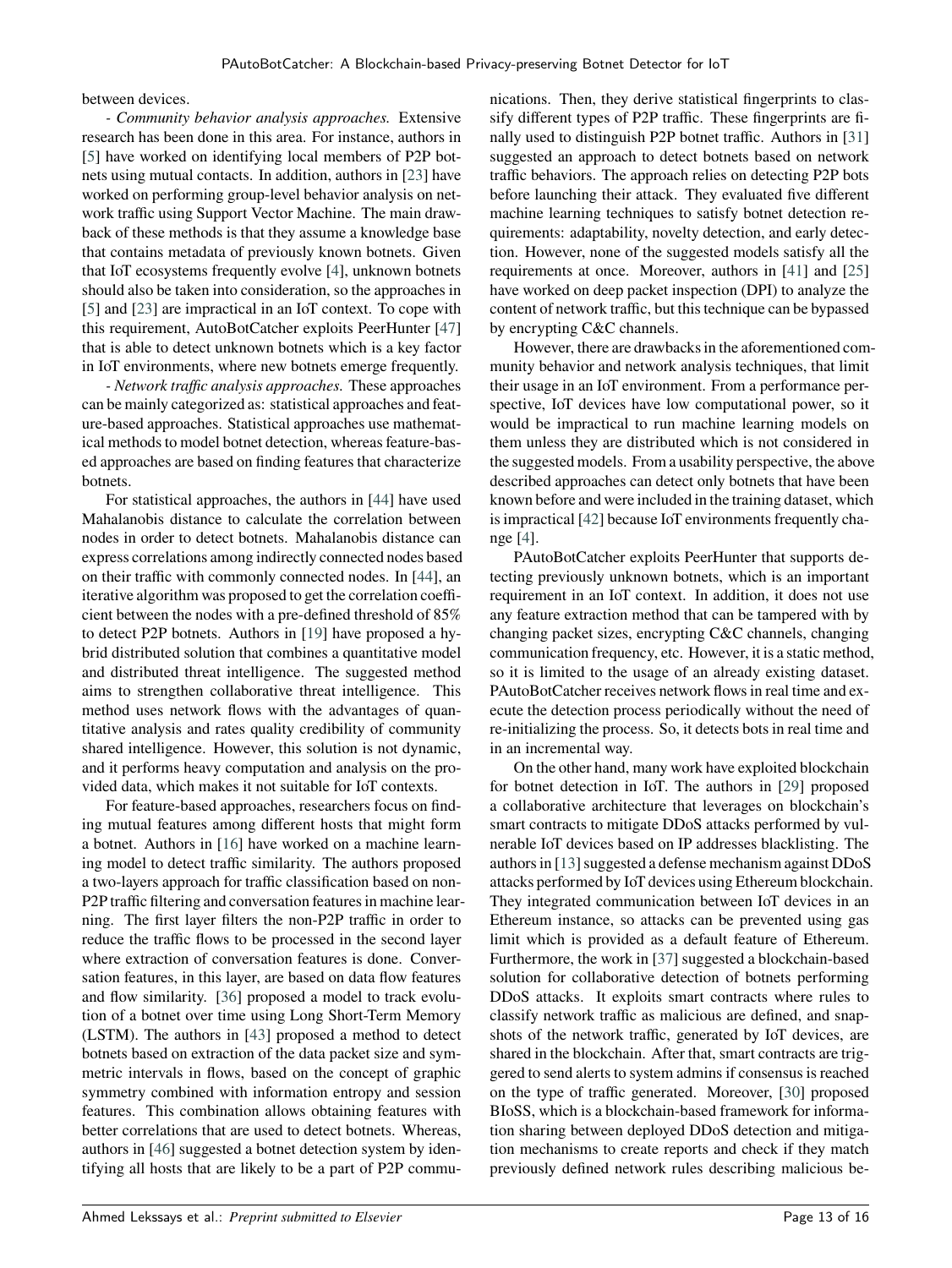<span id="page-13-0"></span>haviors. Furthermore, the work in [15] discussed a blockchain-based solution to build, distributed DNS services that are resilient to DDoS attacks, since this kind of attacks is usually led by botnets, and it causes internet unavailability for millions of users (see e.g., [1]).

PAutoBotCatcher differs from the aforementioned work in many levels. First, PAutoBotCatcher is a privacy-aware botnet detection solution unlike all the work discussed above. It protects the identities of hosts in the blockchain while keeping an accurate solution. Second, PAutoBotCatcher does not consider performing DDoS attacks as a detection criterion unlike the work discussed in [37], [30], and [15]. Rather, PAutoBotCatcher focuses on the C&C commands exchanged among peers instead of network flows of the ongoing DDoS attacks. This features allows PAutoBotCatcher to detect botnets before they cause damages to a system unlike the other discussed papers that detect botnets while they are performing the attacks. Third, PAutoBotCatcher focuses on P2P botnets which were not discussed in the aforementioned contributions. They focused only on centralized botnets while PAutoBotCatcher focuses on decentralized botnets. Finally, the work in [29], [30], and [15] did not discuss the scalability aspect of the proposed solutions even if they take IoT as a context. The work in [13] uses Ethereum, so the scalability issue is related to the blockchain framework itself. However, the work in [37] is similar to PAutoBotCatcher is this sense because the authors provided a scalability analysis of their solution. The authors in [37] exploit blockchain for information sharing of possibly DDoS network flows between all entities for independent analysis. So, each entity will judge if the network flows represent a DDoS attack or not. PAuto-BotCatcher performs the same operation of sharing network flows but for all traffic. The work in [37] demonstrated that blockchain can be scalable for such network flows analysis. PAutoBotCatcher showed that detecting botnets from analyzing network flows in real-time using blockchain is feasible and scalable.

# **9. Conclusion and Future Work**

This paper presented PAutoBotCatcher, a privacy preserving blockchain-based solution for IoT botnet detection. PAutoBotCatcher protects the identities of hosts by mapping their real identities to fake ones and introduces optimal changes to the network structure to protect devices from reidentification based on their links with other devices. In addition, PAutoBotCatcher runs in a real-time and incremental manner to ensure an optimized detection process by leveraging on caching each increment's results. We tested our system with a large dataset of almost 40 million network flows. We have maintained the same accuracy claimed by Peer-Hunter [47] which demonstrates that the minimal changes implied by (k,l)-anonymization did not affect accuracy. In addition, we have conducted performance experiments showing that our system can support more than 15,000 nfps and that blockchain adds an overhead of 1,168 seconds for the considered testing scenario. This result allows us to conclude that blockchain can be suitable for real life use cases

where real-time data processing is needed.

PAutoBotCatcher can be extended in many different directions. First, we plan to improve the current version by designing a well developed synchronization system for detecting transactions' submission. In addition, we plan to exploit smart contracts to perform incidents' responses and mitigation in a systematic way. In addition, we plan to extend our system by implementing a malware containment mechanism that analyzes the scope of the infection and disconnects the infected devices automatically.

#### **Acknowledgements**

This work has received funding from the Marie Skłodowska-Curie Innovative Training Network Real-time Analytics for Internet of Sports (RAIS) supported by the European Union's Horizon 2020 research and innovation programme under grant agreement No 813162. Additionally, it has been partially supported by CONCORDIA, the Cybersecurity Competence Network supported by the European Union's Horizon 2020 research and innovation programme under grant agreement No 830927. In addition, the authors would like to thank Dr. Anh-Tu Hoang and Mr. Ha Xuan Son for their helpful feedback.

### **Declarations**

**Funding.** This work has received funding from the Marie Sklodowska-Curie Innovative Training Network Real-time Analytics for Internet of Sports (RAIS) supported by the European Union's Horizon 2020 research and innovation programme under grant agreement No 813162. Additionally, it has been partially supported by CONCORDIA, the Cybersecurity Competence Network supported by the European Union's Horizon 2020 research and innovation programme under grant agreement No 830927.

**Conflicts of interest.** The authors declare that they have no known competing financial interests or personal relationships that could have appeared to influence the work reported in this paper.

**Availability of data and material.** The authors declare that all the data used in experiments in this paper are freely available via the mentioned sources in the corresponding sections.

**Code availability.** The authors declare that they have made the source code of all the parts of PAutoBotCatcher: *PAutoBotCatcher Blockchain*[12](#page-15-0) , *Botnet Detection Smart Contract*<sup>[13](#page-15-0)</sup>, and *(k-l)-anonymization layer*<sup>[14](#page-15-0)</sup> open source and they are available freely online.

#### **CRediT authorship contribution statement**

**Ahmed Lekssays:** Conceptualization, Methodology, Software, Writing - Original Draft. **Luca Landa:** Methodology,

<sup>12</sup>https://github.com/Lekssays/pautobotcatcher

<sup>13</sup>https://gitlab.com/lucalanda/botnetdetectionchaincode

<sup>14</sup>https://github.com/Lekssays/networkflowanony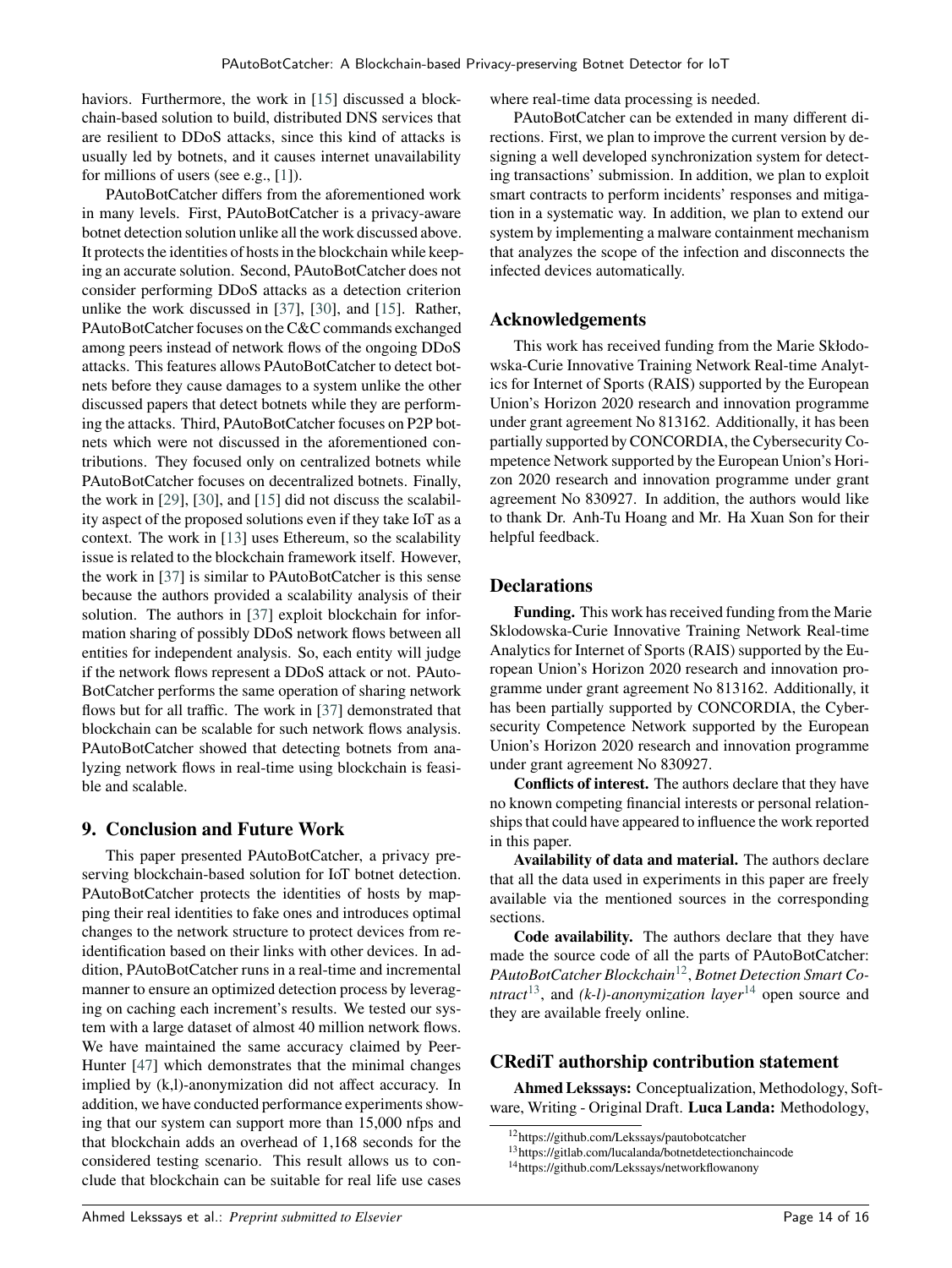Software. **Barbara Carminati:** Conceptualization, Methodology, Writing - Review & Editing, Supervision. **Elena Ferrari:** Conceptualization, Methodology, Writing - Review & Editing, Supervision.

### **References**

- [1] Antonakakis, M., et al., 2017. Understanding the mirai botnet, in: 26th {USENIX} Security Symposium ({USENIX} Security 17), pp. 1093–1110.
- [2] Argus, 2019. Argus: Auditing network activity. [https://openargus.](https://openargus.org) [org](https://openargus.org). Accessed: 2019-12-15.
- [3] Backstrom, L., et al., 2007. Wherefore art thou r3579x? anonymized social networks, hidden patterns, and structural steganography, in: Proceedings of the 16th international conference on World Wide Web, pp. 181–190.
- [4] Carminati, B., et al., 2016. Enhancing user control on personal data usage in internet of things ecosystems, in: 2016 IEEE International Conference on Services Computing (SCC), San Francisco, CA. pp. 291–298.
- [5] Coskun, B., et al., 2010. Friends of an enemy: Identifying local members of peer-to-peer botnets using mutual contacts, in: Proceedings of the 26th Annual Computer Security Applications Conference, Association for Computing Machinery, New York, NY, USA. p. 131–140.
- [6] Feder, T., et al., 2008. Anonymizing graphs. arXiv preprint arXiv:0810.5578 .
- [7] Feily, M., et al., 2009. A survey of botnet and botnet detection, in: 2009 Third International Conference on Emerging Security Information, Systems and Technologies, IEEE. pp. 268–273.
- [8] Gaonkar, S., Dessai, N.F., Costa, J., Borkar, A., Aswale, S., Shetgaonkar, P., 2020. A survey on botnet detection techniques, in: 2020 International Conference on Emerging Trends in Information Technology and Engineering (ic-ETITE), IEEE. pp. 1–6.
- [9] Gorenflo, C., Lee, S., Golab, L., Keshav, S., 2019. Fastfabric: Scaling hyperledger fabric to 20,000 transactions per second, in: 2019 IEEE International Conference on Blockchain and Cryptocurrency (ICBC), IEEE. pp. 455–463.
- [10] Gorkhali, A., Li, L., Shrestha, A., 2020. Blockchain: a literature review. Journal of Management Analytics 7, 321–343.
- [11] Group, M.W., 2020. Mawi working group traffic archive. [http:](http://mawi.wide.ad.jp/mawi/samplepoint-F/2020/202001151400.html) [//mawi.wide.ad.jp/mawi/samplepoint-F/2020/202001151400.html](http://mawi.wide.ad.jp/mawi/samplepoint-F/2020/202001151400.html). Accessed: 2020-01-20.
- [12] Hyperledger, 2019. Hyperledger fabric: A blockchain platform for the enterprise. [https://hyperledger-fabric.readthedocs.io/en/](https://hyperledger-fabric.readthedocs.io/en/release-2.0/) [release-2.0/](https://hyperledger-fabric.readthedocs.io/en/release-2.0/). Accessed: 2019-12-10.
- [13] Javaid, U., Siang, A.K., Aman, M.N., Sikdar, B., 2018. Mitigating lot device based ddos attacks using blockchain, in: Proceedings of the 1st Workshop on Cryptocurrencies and Blockchains for Distributed Systems, pp. 71–76.
- [14] Jiang, L., Tan, R., Lou, X., Lin, G., 2019. On lightweight privacypreserving collaborative learning for internet-of-things objects, in: Proceedings of the International Conference on Internet of Things Design and Implementation, pp. 70–81.
- [15] Karaarslan, E., Adiguzel, E., 2018. Blockchain based dns and pki solutions. IEEE Communications Standards Magazine 2, 52–57.
- [16] Khan, R.U., et al., 2019. A hybrid technique to detect botnets, based on p2p traffic similarity, in: 2019 IEEE Cybersecurity and Cyberforensics Conference (CCC), Melbourne, Australia. pp. 136–142.
- [17] Kolias, C., et al., 2017. Ddos in the iot: Mirai and other botnets. Computer 50, 80–84.
- [18] Kumar, D., Shen, K., Case, B., Garg, D., Alperovich, G., Kuznetsov, D., Gupta, R., Durumeric, Z., 2019. All things considered: an analysis of iot devices on home networks, in: 28th {USENIX} Security Symposium ({USENIX} Security 19), pp. 1169–1185.
- [19] Li, J., et al., 2019. Distributed threat intelligence sharing system: A new sight of p2p botnet detection, in: 2019 2nd International Conference on Computer Applications & Information Security (ICCAIS), Riyadh, Saudi Arabia. pp. 1–6.
- [20] Li, X., Jiang, P., Chen, T., Luo, X., Wen, Q., 2020. A survey on the security of blockchain systems. Future Generation Computer Systems 107, 841–853.
- [21] Liu, Z., Luong, N.C., Wang, W., Niyato, D., Wang, P., Liang, Y.C., Kim, D.I., 2019. A survey on applications of game theory in blockchain. arXiv preprint arXiv:1902.10865 .
- [22] Lu, Y., 2019. The blockchain: State-of-the-art and research challenges. Journal of Industrial Information Integration 15, 80–90.
- [23] Lysenko, S., et al., 2019. Botgrabber: Svm-based self-adaptive system for the network resilience against the botnets' cyberattacks, in: International Conference on Computer Networks, Springer. pp. 127– 143.
- [24] Machanavajjhala, A., et al., 2007. l-diversity: Privacy beyond kanonymity. ACM Transactions on Knowledge Discovery from Data (TKDD) 1, 3–es.
- [25] Mizuno, S., et al., 2017. Botdetector: A robust and scalable approach toward detecting malware-infected devices, in: 2017 IEEE International Conference on Communications (ICC), pp. 1–7.
- [26] Mortazavi, R., Erfani, S., 2020. Gram: An efficient (k, l) graph anonymization method. Expert Systems with Applications , 113454.
- [27] Moubarak, J., Filiol, E., Chamoun, M., 2018. On blockchain security and relevant attacks, in: 2018 IEEE Middle East and North Africa Communications Conference (MENACOMM), IEEE. pp. 1–6.
- [28] Nguyen, G.T., Kim, K., 2018. A survey about consensus algorithms used in blockchain. Journal of Information processing systems 14, 101–128.
- [29] Rodrigues, B., Bocek, T., Lareida, A., Hausheer, D., Rafati, S., Stiller, B., 2017a. A blockchain-based architecture for collaborative ddos mitigation with smart contracts, in: IFIP International Conference on Autonomous Infrastructure, Management and Security, Springer, Cham. pp. 16–29.
- [30] Rodrigues, B., Bocek, T., Stiller, B., 2017b. Enabling a cooperative, multi-domain ddos defense by a blockchain signaling system (bloss). Semantic Scholar .
- [31] Saad, S., et al., 2011. Detecting p2p botnets through network behavior analysis and machine learning, in: 2011 Ninth Annual International Conference on Privacy, Security and Trust, Montreal, QC. pp. 174– 180.
- [32] Sagirlar, G., et al., 2018a. Autobotcatcher: Blockchain-based p2p botnet detection for the internet of things, in: 2018 IEEE 4th International Conference on Collaboration and Internet Computing (CIC), Philadelphia, PA. pp. 1–8.
- [33] Sagirlar, G., et al., 2018b. Decentralizing privacy enforcement for internet of things smart objects. Computer Networks 143, 112–125.
- [34] Sharma, S., Chen, K., Sheth, A., 2018. Toward practical privacypreserving analytics for iot and cloud-based healthcare systems. IEEE Internet Computing 22, 42–51.
- [35] Shen, M., Tang, X., Zhu, L., Du, X., Guizani, M., 2019. Privacypreserving support vector machine training over blockchain-based encrypted iot data in smart cities. IEEE Internet of Things Journal 6, 7702–7712.
- [36] Sinha, K., et al., 2019. Tracking temporal evolution of network activity for botnet detection. arXiv preprint arXiv:1908.03443 .
- [37] Spathoulas, G., Giachoudis, N., Damiris, G.P., Theodoridis, G., 2019. Collaborative blockchain-based detection of distributed denial of service attacks based on internet of things botnets. Future Internet 11, 226.
- [38] Sweeney, L., 2002. k-anonymity: A model for protecting privacy. International Journal of Uncertainty, Fuzziness and Knowledge-Based Systems 10, 557–570.
- [39] Tschorsch, F., et al., 2016. Bitcoin and beyond: A technical survey on decentralized digital currencies. IEEE Communications Surveys & Tutorials 18, 2084–2123.
- [40] Wang, J., et al., 2016. Botnet detection based on anomaly and community detection. IEEE Transactions on Control of Network Systems 4, 392–404.
- [41] Wüstrich, L., 2016. Botminer: Clustering analysis of network traffic for protocol-and structure-independent botnet detection .